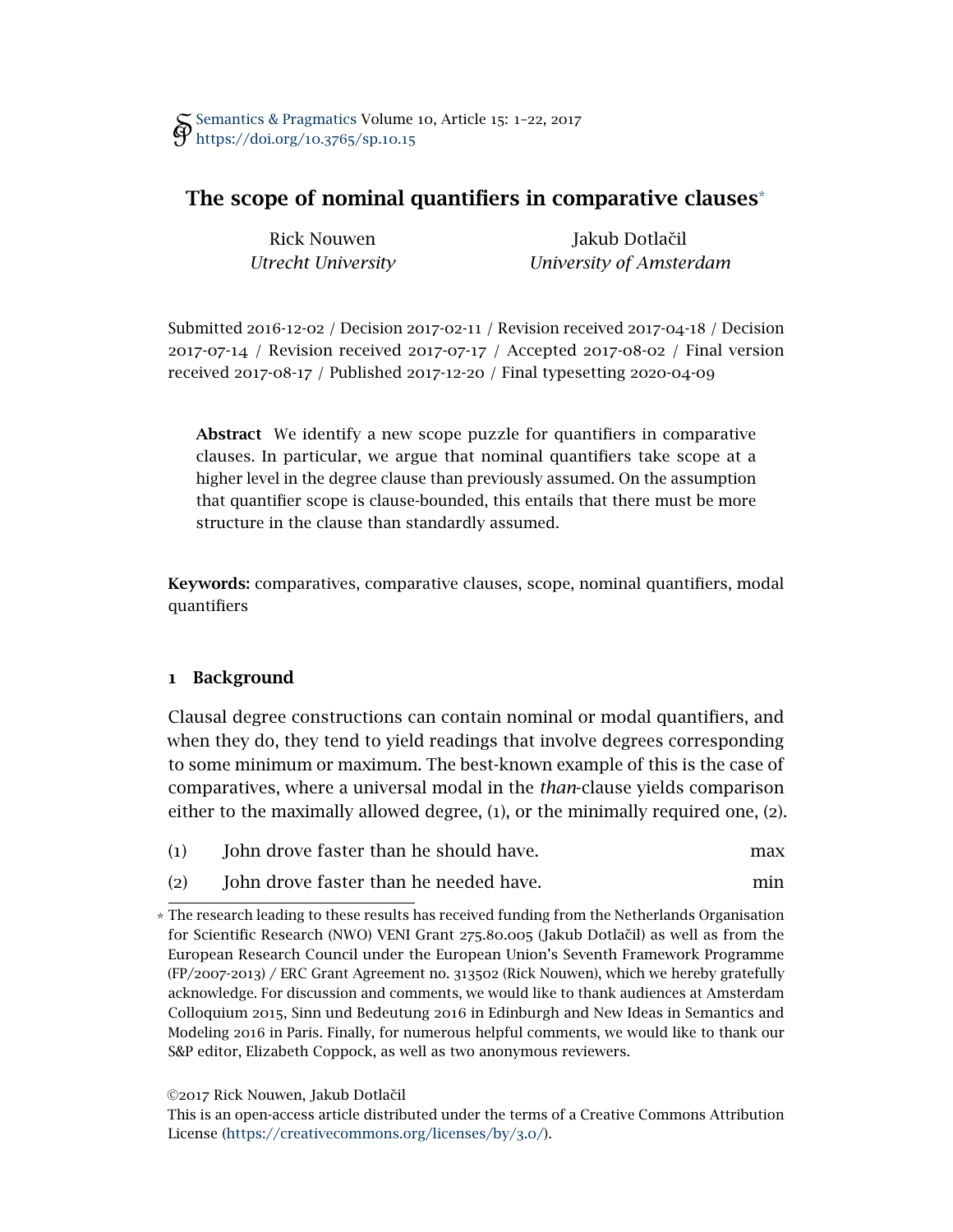Similarly, nominal universal quantifiers in comparative clauses result in readings involving comparison to the degree that is maximal with respect to the quantifier's domain. For instance, for (3), John's speed is compared to the maximal speed among the speeds of his rivals.

## <span id="page-1-0"></span>(3) John drove faster than each of his rivals did. max

A huge body of literature addresses the compositional semantics of clausal comparatives and other clausal degree constructions containing quantifiers [\(von Stechow](#page-21-0) 1984, [Larson](#page-20-0) 1988, [Kennedy](#page-20-1) 1997, [Beck & Rullmann](#page-19-0) 1999, [Stateva](#page-21-1) 2000, [Heim](#page-20-2) 2000, [Schwarzschild & Wilkinson](#page-21-2) 2002, [Heim](#page-20-3) 2006, [Gajewski](#page-20-4) 2008, [Schwarzschild](#page-21-3) 2008, [van Rooij](#page-21-4) 2008, [Beck](#page-19-1) 2012a, [Krasikova](#page-20-5) [2008](#page-20-5), [Beck](#page-19-2) 2010, [Matushansky](#page-20-6) 2011, [Beck](#page-19-3) 2012b, [2014](#page-19-4), [Aloni & Roelofsen](#page-19-5) [2014](#page-19-5), [Alrenga & Kennedy](#page-19-6) 2014, [Fleisher](#page-20-7) 2016, [Dotlaˇcil & Nouwen](#page-20-8) 2016). A common theme in a fair part of these articles is that degree semantics interacts with scope, and it is this relative scope that determines whether there is a maximum-related or minimum-related reading. A significant amount of work is devoted to distinguishing between  $(2)$  $(2)$  $(2)$ , on one hand, and  $(1)$  $(1)$  $(1)$  and ([3](#page-1-0)), on the other hand.

In this note, we focus on a distinction that has not been discussed in detail so far, as far as we know: the contrast between ([3](#page-1-0)), on one hand, and ([1](#page-0-1)) and ([2](#page-0-0)), on the other hand. What we find is that the interpretational effects of nominal quantifiers in degree constructions need to be accounted for differently from the effects of intensional operators. We argue that the maximum-related readings for  $(i)$  and  $(j)$  come about differently and, in particular, that the maximum-related reading for ([3](#page-1-0)) comes about via scope that (in a sense that will become clear below) is extra-ordinarily high, yet still within the *than* clause.

In the next section, we provide two arguments that the reading of  $(3)$  $(3)$  $(3)$ comes about in a different way than  $(1)$  $(1)$  $(1)$  or  $(2)$  $(2)$  $(2)$ . Section 3 will interpret this distinction as showing that nominal quantifiers take scope in a higher position than modals do. Section 4 sketches what extraordinary wide scope should look like.

#### 2 New observations

Our *first argument* amounts to the observation that the maximum-related reading for nominal universal quantifiers does not uniformly arise in degree constructions. In degree questions, modal quantifiers do, but nominal quanti-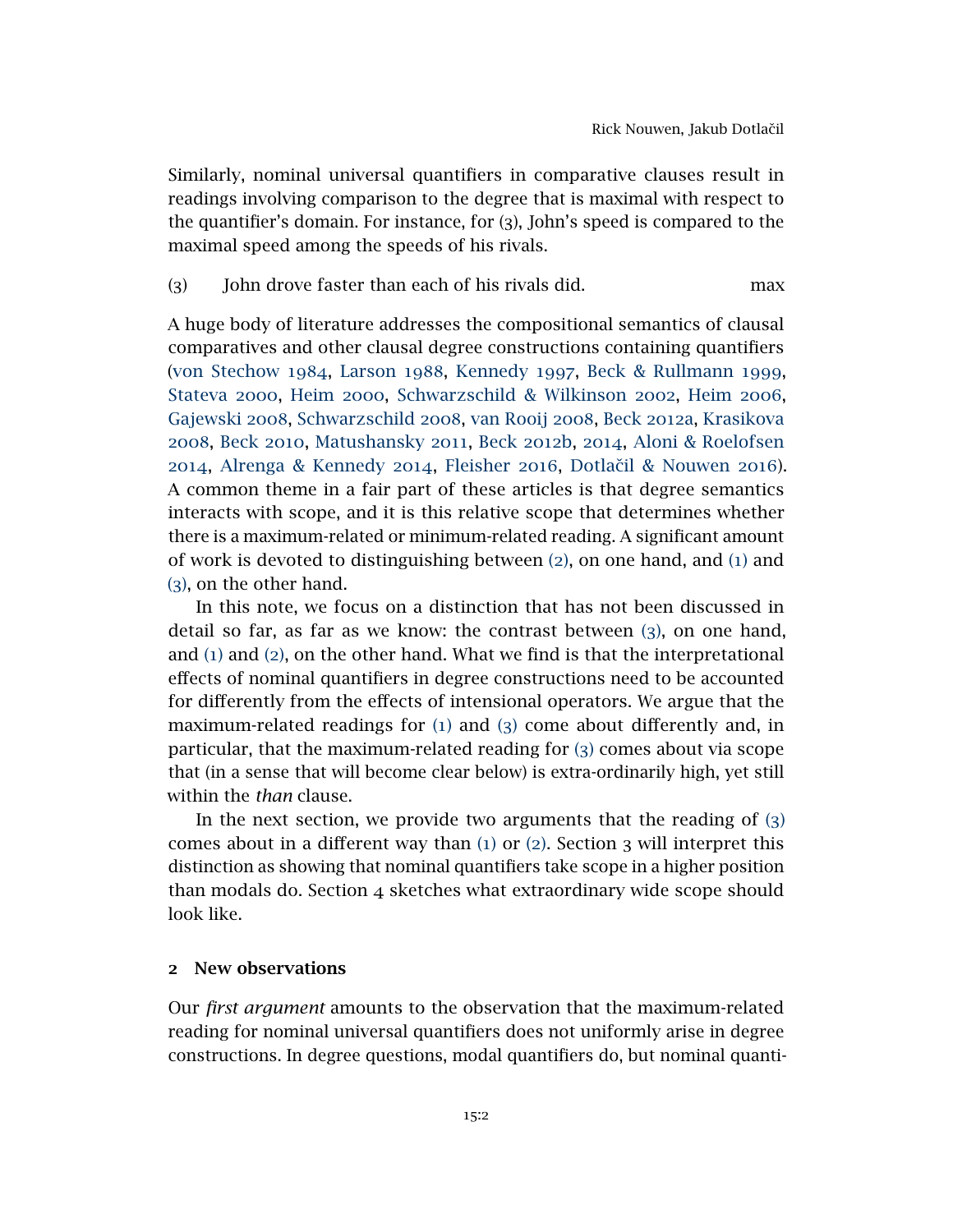fiers do not have minimum- or maximum-related readings. Assuming certain parallels between *than* clauses and degree questions (see Section 3), we interpret this as suggesting that the reading for ([1](#page-0-1)) and ([3](#page-1-0)) are only accidentally similar.

At first sight, there is a parallel between comparatives and degree questions. Just like there is a preference to interpret ([2](#page-0-0)) as John driving faster than what was minimally necessary,  $(4)$  is preferentially interpreted as inquiring to what the minimum requirement is.

<span id="page-2-0"></span>(4) How fast do I need to drive? min

For the case of *should*, as in (5), things are more complicated.

<span id="page-2-1"></span>(5) How fast should I drive? min/?max

It seems that there is some variation in judgment here, and to some extent this variation extends to  $(4)$ . For both  $(4)$  and  $(5)$ , there seems to be an additional option of them not being interpreted as inquiring about a minimum or maximum at all, but instead about what the permitted *interval* is. This is predicted, for instance, on the interval approach to degree questions in [\(Abrusán & Spector](#page-19-7) 2011), which we will discuss in more detail below.

What is crucial to us at this moment is independent of this variation in readings: while both  $(4)$  and  $(5)$  are compatible with a maximum- or a minimum-related reading, such a reading is unavailable for degree questions with nominal universal quantifiers, as in (6).

#### (6) How fast was each of the rivals driving?  $\#max/\#min$

There are two readings available for (6). It has a pair-list reading, asking for each rival how fast this rival was driving, and it has what we will call a single-point reading, which presupposes that every rival drove at the same speed, and the question is asking what speed that was. Below we will suggest that this latter reading may be available for  $(4)$  $(4)$  $(4)$  and  $(5)$  $(5)$  $(5)$  too. For now, though, what is crucial is that (6) lacks end-point (max or min) readings, unlike degree questions with modals.

To strengthen our point, we conducted a study on Mechanical Turk in which we asked participants to judge whether an answer providing a minimum or maximum was a 'good' answer to a given question, given a fixed scenario. The scenario throughout the experiment concerned three girls and three boys, each driving a car. Each of their speeds was given, and both the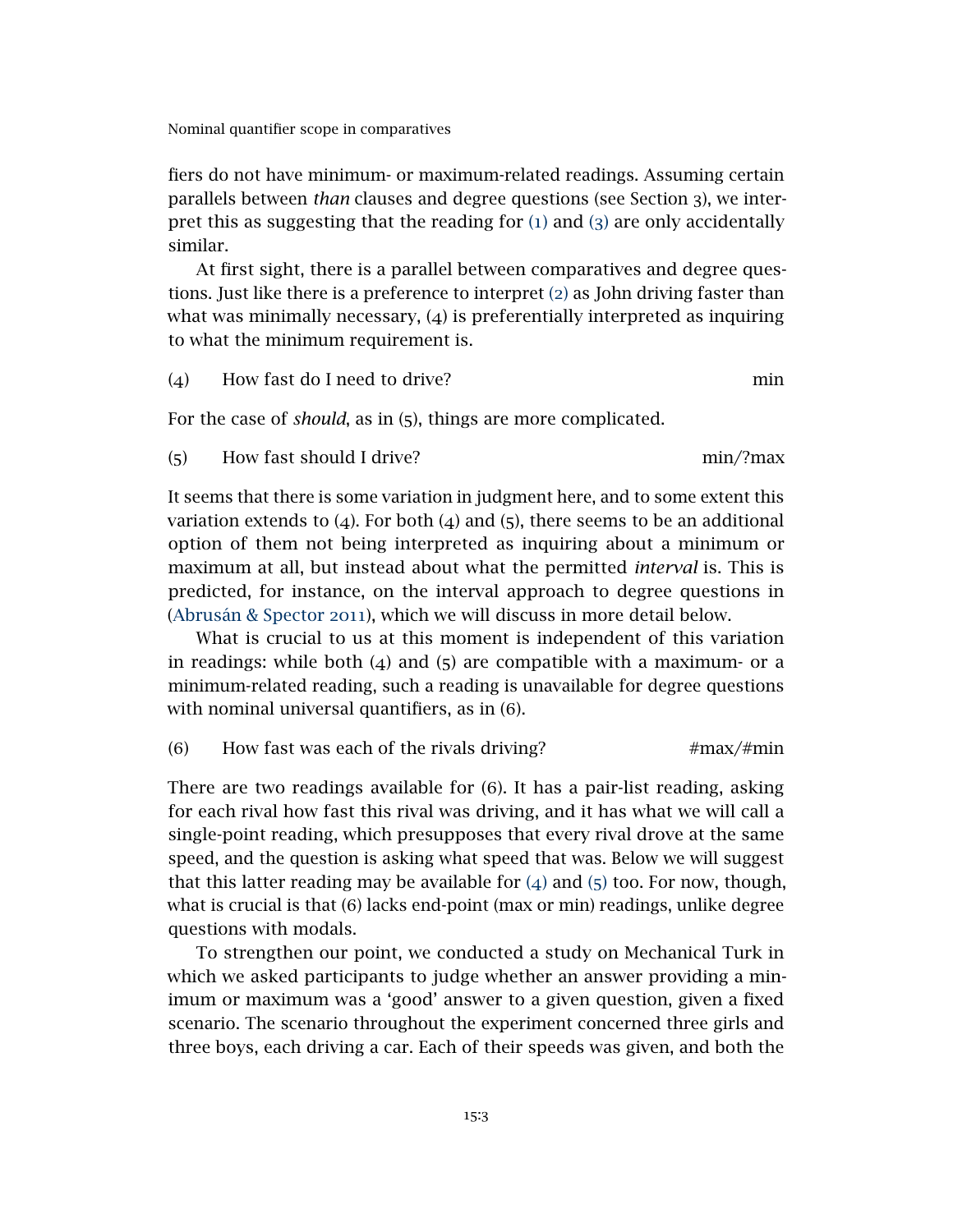| Minimum speed limit: 50mph |       | Anton: 40mph   | Alison: 65mph |  |
|----------------------------|-------|----------------|---------------|--|
| Maximum speed limit: 80mph |       | Bob: $ 55$ mph | Brenda: 70mph |  |
|                            | Carl: | $75$ mph       | Cindy: 85mph  |  |

Given this scenario and the question below, please indicate whether you think the answer is suitable.

<span id="page-3-0"></span>Question: How fast is every girl driving? Answer: 85 mph

Figure 1 An example stimulus

minimum and maximum speed limit of the road they were on were given. We then asked participants to judge question-answer pairs. An example stimulus is given in Figure [1](#page-3-0).

There were three target questions. Participants could choose one of two responses (*Yes, this is a good answer* vs. *No, this is not a good answer*).

### (7) Questions:

| a. How fast should the boys and girls drive?         | <b>SHOULD</b> |
|------------------------------------------------------|---------------|
| b. How fast do the boys and the girls need to drive? | <b>NEED</b>   |
| c. How fast is each boy/girl driving?                | <b>EACH</b>   |

Questions (7a) and (7b) were followed by either the minimum or the maximum speed limit as an answer, while (7c) was followed by either the speed of the slowest or the speed of the fastest boy, i.e., the parallel min/max reading if the nominal quantifier allowed it.

Each participant saw each combination of question and answer only once.<sup>[1](#page-3-1)</sup> Aside from the 6 target stimuli, participants saw 20 fillers with a similar question-answer structure. 7 of the fillers presented a clearly good answer, 7 had an in-between status, and 6 had a clearly bad answer. Only data from (self-identified) native English speakers were used. This exclusion criterion

<span id="page-3-1"></span><sup>1</sup> To be more precise, they never saw the exact same target question twice. Instead they saw different variations of the questions in (7). For instance, *How fast should you drive on this highway?* instead of (7a).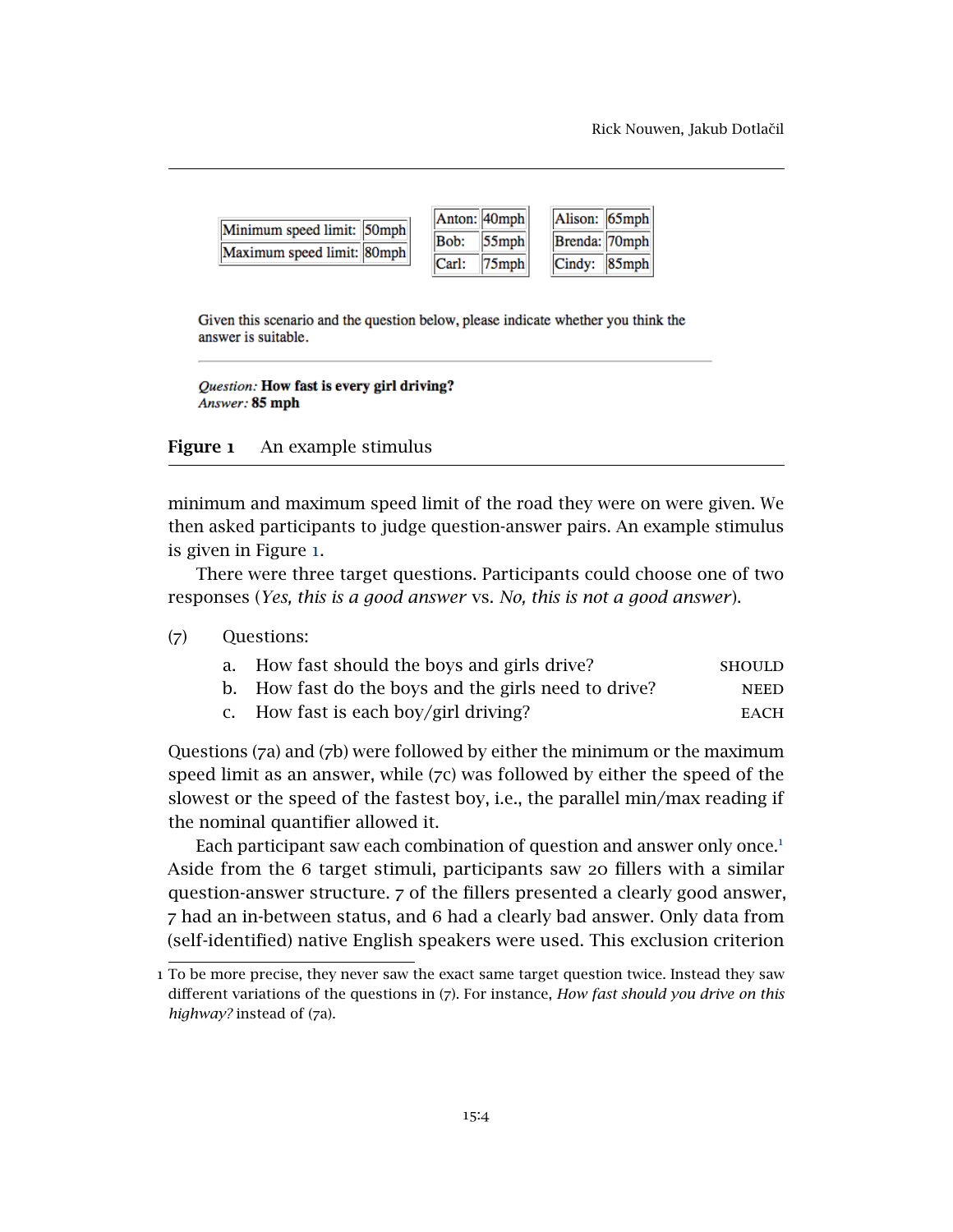

<span id="page-4-0"></span>Figure 2 The number of times (out of 31) a minimum/maximum was judged to be a good answer to a degree questions in our study

was not mentioned in instructions, so that people would have no incentive to falsely report their native language.

32 people participated in the study. One participant was removed since they accepted all bad fillers as good answers and the speed of their responses (median: 836 ms) was much shorter than the median speed of the other participants (4863 ms), suggesting they did not seriously engage in the experiment. The other participants responded to good and bad fillers in the expected way (o mistakes).

The results on target items are given in Figure [2](#page-4-0), where each number shows how many times the answer was accepted as a good answer out of a total number of 31 observations. They corroborate our empirical claim that degree questions with nominal quantifiers do not give rise to end-point related readings, while modal quantifiers do.<sup>[2](#page-4-1)</sup> We think the data speak for themselves: we have respectively 31 and 21 observations of end-point readings for stimuli

<span id="page-4-1"></span><sup>2</sup> The table furthermore suggests that minima are generally better answers to degree questions with universal modals than maxima. It is well beyond the scope of this note to make sense of this. However, speculating somewhat, this tendency is perhaps not so surprising within the theory put forward in [Abrusán & Spector \(](#page-19-7)2011) (see below), since in that account, the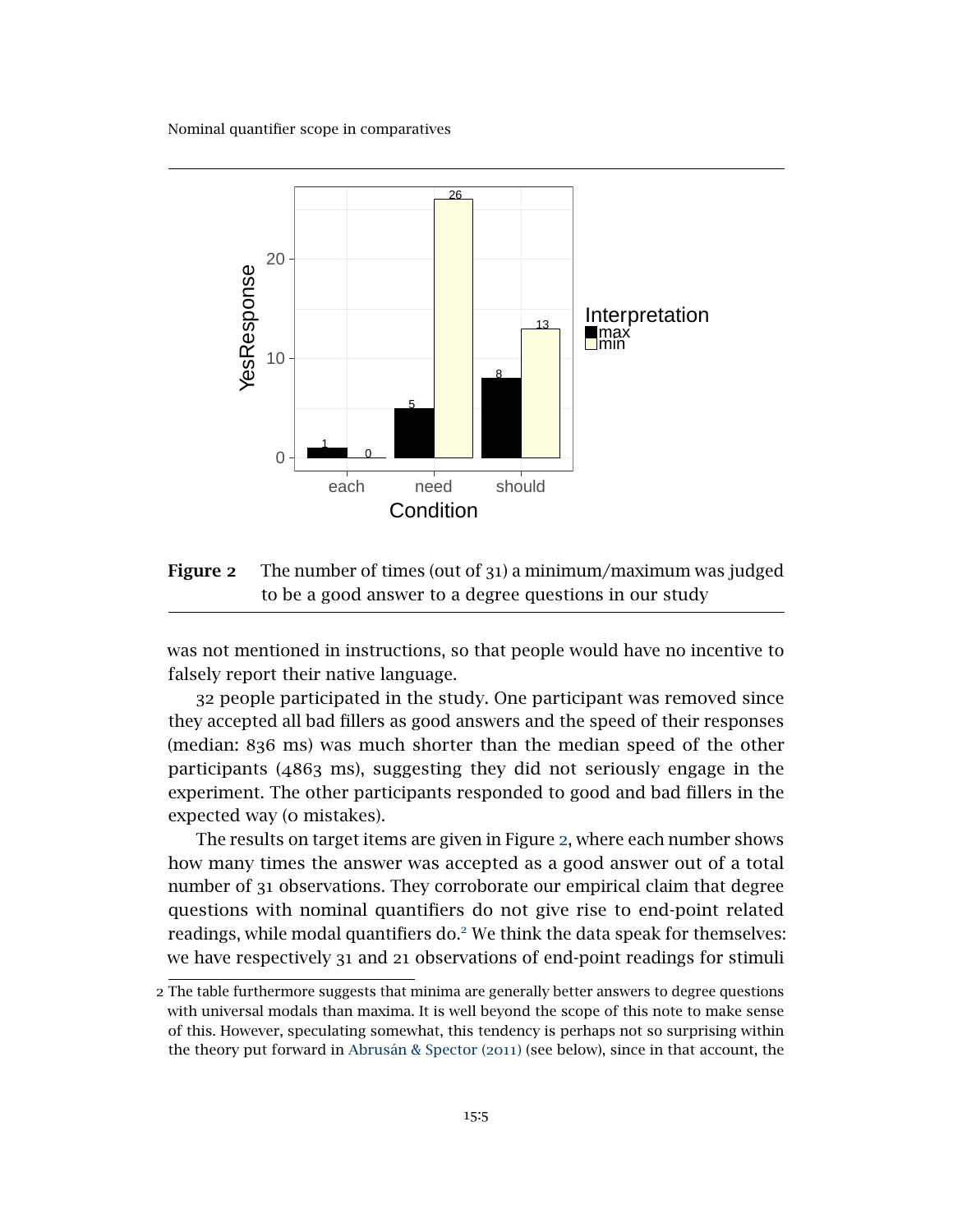involving *need* and *should*, against just a single such observation for stimuli with *each*. For completeness, we present results of significance testing using logistic regression with answer as the dependent variable (*Yes, this is a good answer* vs. *No, this is not a good answer*) and quantifier as the independent variable (*each* vs. *need* vs. *should*). *Each* was the reference level. The intercept (*each*) was significantly below zero (*β* = −4*.*111*, z* = −4*.*079*, p < .*001), showing that participants were more likely to reject any end-point reading for *each* than to accept it. End-point readings for stimuli with the modals *need* and *should* were significantly more often accepted than with *each* (*β* = 4*.*111*, z* = 3*.*955*, p < .*001 and *β* = 3*.*442*, z* = 3*.*300*, p < .*001, respectively).

Our *second new observation* is that we can find a similar contrast between nominals and modals in comparatives, once we turn to differentials. First note that (8) and (9) have minimum / maximum-related readings.

- <span id="page-5-1"></span>(8) John is driving exactly 2mph faster than he should be driving.
- (9) John is driving exactly 2mph faster than he needs to be driving.

In a scenario where the minimum speed is  $40$  and the maximum one is 70, (8) says that John is driving 72mph and (9) says he is driving 42mph. This is exactly as expected: comparatives with modals give rise to minimum / maximum-related readings and it is natural to expect that differential comparatives are no different. Yet, differentials with nominal quantifiers *are* different. For instance, (10) lacks a reading in which John is driving 2mph faster than his fastest rival (let alone faster than his slowest rival).

<span id="page-5-2"></span>(10) John is driving exactly 2mph faster than each of his rivals is.

The only available reading is one in which all the rivals are driving at the same speed, namely 2mph slower than John.[3](#page-5-0)

(i) WOW! Almost 4 seconds faster than everyone else, and a 9 second gap on Lance.

This would suggest that the max-reading is possible with DPs, after all.

However, the max-reading of this type is clearly different from end-point readings appearing with modals. First, while minimal or maximal readings are readily available with

maximum (but not the minimum) reading needs to be derived from an interpretation that involves intervals rather than end-points of intervals [\(Abrusán & Spector](#page-19-7) 2011: p. 136).

<span id="page-5-0"></span><sup>3</sup> Beck [2010](#page-19-2) provides a few examples in which differentials measure a gap from the maximal degree even with nominal quantifiers: *4 seconds* in (i) measures the gap between the winner of the race and the second fastest cyclist.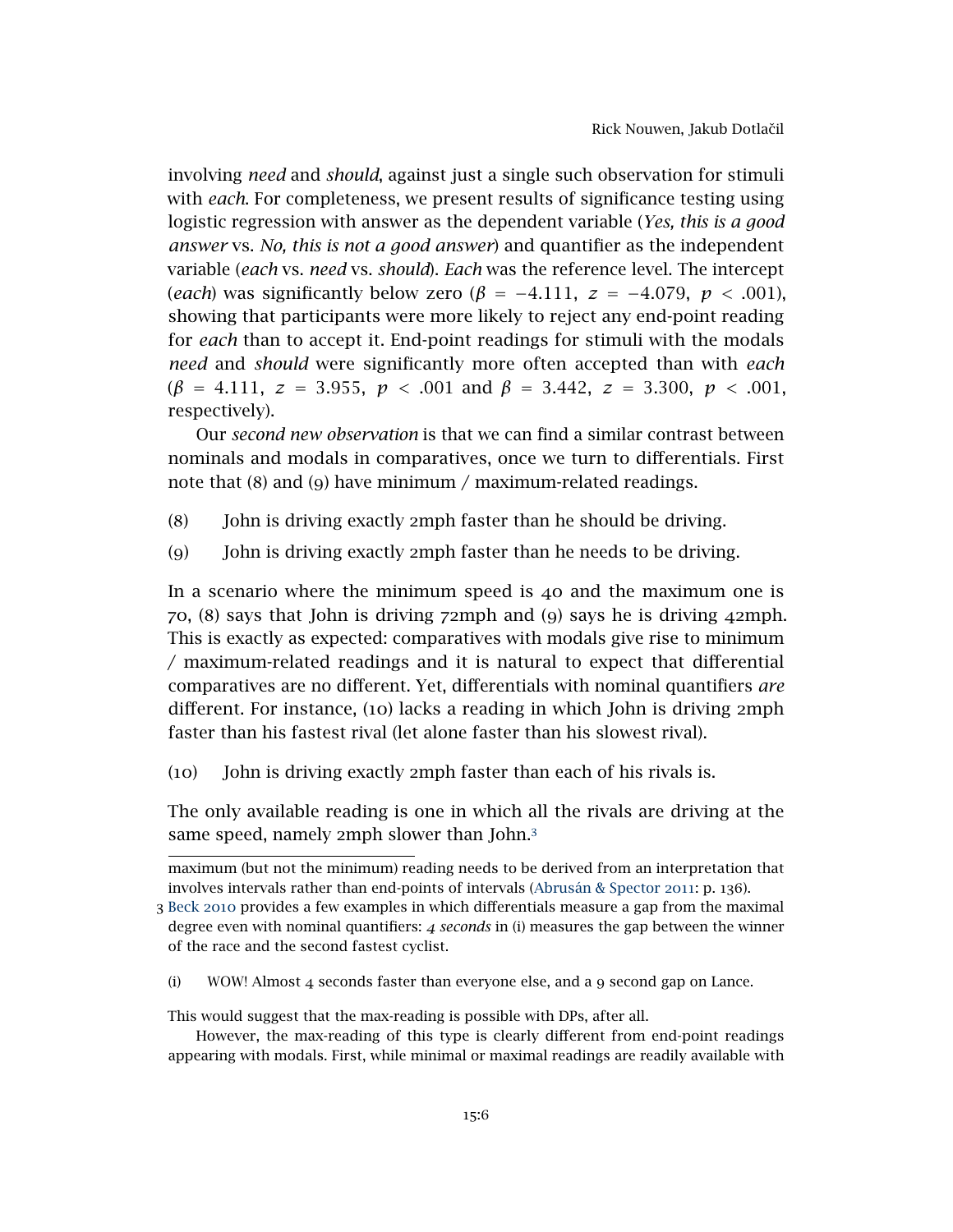drive at.

Note that although the modal cases are compatible with such readings, they certainly do not entail them:

 $(8)$  $(8)$  $(8)$ <sup>'</sup> John is driving exactly 2mph faster than he should/needs to be driving.  $\frac{1}{\sqrt{2}}$  For each permissible world *w*: John is driving exactly 2mph faster in @ than he is in *w* = John is driving 2mph faster than the only speed he is allowed to

In sum, using the differential we can show that what looks like a regular maximum reading in bare comparatives with nominal universal quantifiers is really just an accident. Sticking in the differential argument clarifies that the nominal and the modal cases are essentially different.

Summing up, we have provided two empirical arguments that nominal quantifiers and modals operate differently in degree constructions: (i) there are no minimum / maximum-related readings in degree questions for universal DPs; (ii) there are no minimum / maximum-related readings in differential comparatives for universal DPs. We will now argue that the difference between nominal and modal quantifiers can be captured in the following generalization: *in degree constructions, nominal quantifiers must scope higher than modals have to (and higher than is normally assumed).* We will furthermore show that wider than standard scope of nominal quantifiers may well be expected given constraints on movement. But the fact that quantifiers scope high in degree constructions can already be appreciated here. Consider, for example, our observation that ([10](#page-5-2)) expresses that all the rivals are driving at the same speed, 2 mph slower than John. This is straightforwardly expected if the nominal quantifier had wide scope, for a wide scope paraphrase gives exactly this reading:

(11) For each rival *x*: John is driving exactly 2mph faster than *x*.

modals, max-readings with nominal quantifiers are hard to get (cf. also Figure [2](#page-4-0), which shows no or almost no acceptance of such a reading in case of each). Second, as [Beck](#page-19-2) 2010 notes, one can also find cases in which differentials measure a gap from some other point than the minimal or maximal degree, for example, an average value. Both points strongly suggest that the max-reading of (i) is not an end-point reading appearing in degree constructions with modals. See Sect. 5 of Dotlačil & Nouwen 2016 for some more discussion on how these readings could be accounted for.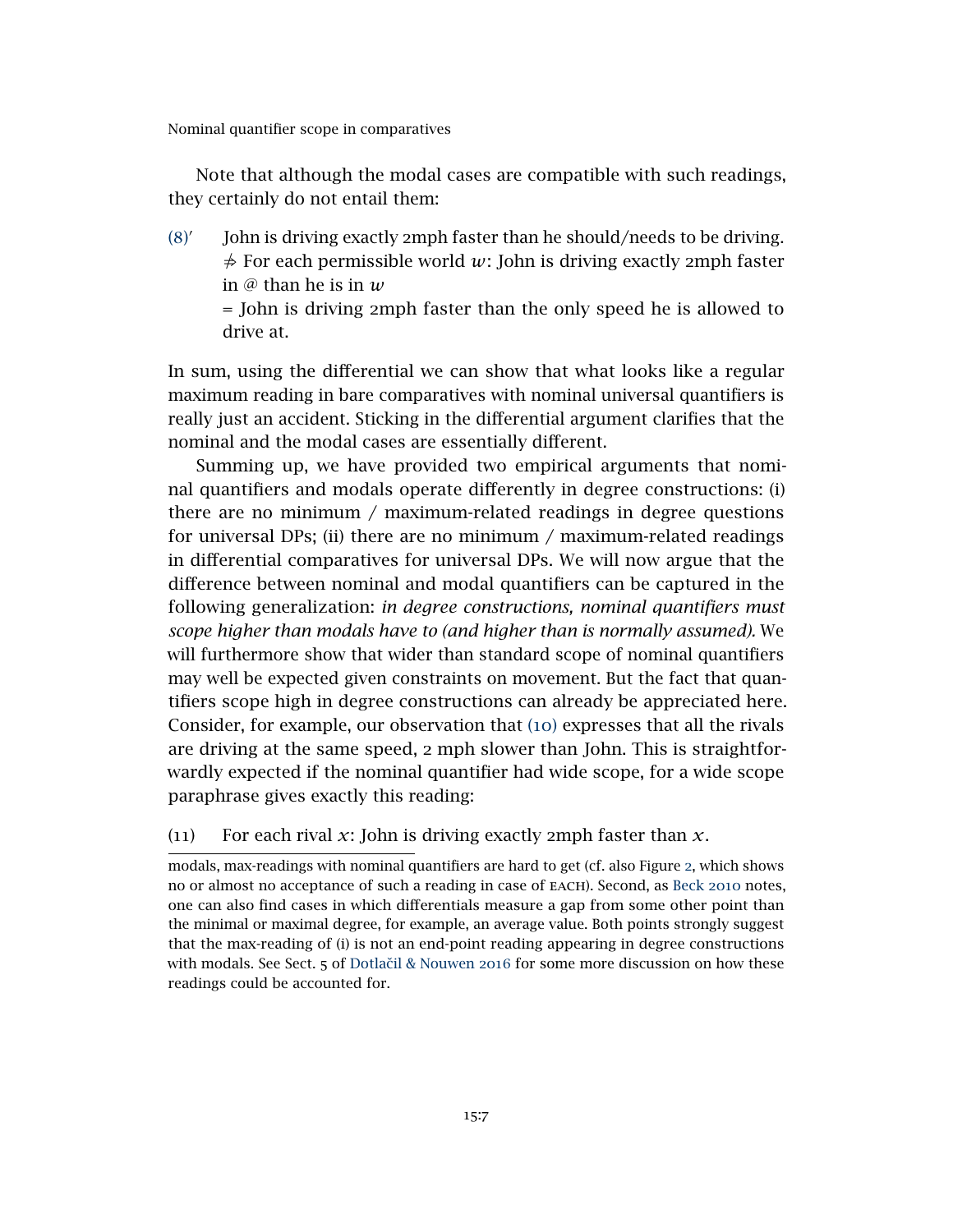## 3 Constraints on movement

One reason why we think that our observation for degree questions can provide hints as to what goes on in comparatives is because both structures involve operator movement, as illustrated by the island violations discussed in [Bresnan](#page-20-9) 1975. Note the parallel between (12) and (13).

- (12) \*John is taller than he knows a boy who is.
- (13) \*How tall do you know a boy who is.

The ungrammaticality of (12) can be explained if we assume that comparative clauses involve a form of covert movement, parallel to the covert *wh*-movement in (13). Given that assumption, (12) is a straightforward case of an island violation, just as (13) is. Semantically, this covert movement is taken to leave behind a trace and introduce lambda abstraction at the top of the clause, as in (14) for *than John is tall*. (See, for instance, the overview in [Beck](#page-19-8) 2011).

## <span id="page-7-0"></span>(14)  $\lceil \lambda d \rceil$  John is *d* tall  $\lceil \cdot \rceil$

If we take the standard interpretation of adjectives as relations between entities and degrees, as in  $(15)$ , a structure like  $(14)$  will result in the set of degrees that range from 0 to John's height. We could then take the *than* clause to refer to the maximum degree in that set.

- $(15)$  [[tall] =  $\lambda d.\lambda x.$  tall $(x, d)$  where  $tall(d, x) \Leftrightarrow$  height $(x) \geq d$
- (16)  $[(14)] = \lambda d$  $[(14)] = \lambda d$  $[(14)] = \lambda d$ . tall $(j, d) = [0, \text{John's height}]$
- (17)  $\llbracket$  [than ([14](#page-7-0))] =  $max(\lambda d. \, tall(j, d))$  = John's height

However, this strategy fails as soon as there is (for instance) a universal quantifier in the comparison clause:

(18) John is taller than every girl is.

The reason is that the lambda abstraction will collect degrees *d* such that every girl is tall to that degree, and as a consequence, any degree exceeding the shortest girl's height will be excluded from the set (see [von Stechow](#page-21-0) [1984](#page-21-0)).

(19)  $\lambda d.\forall x[girl(x) \rightarrow tall(x,d)] = [0,$  the height of the shortest girl]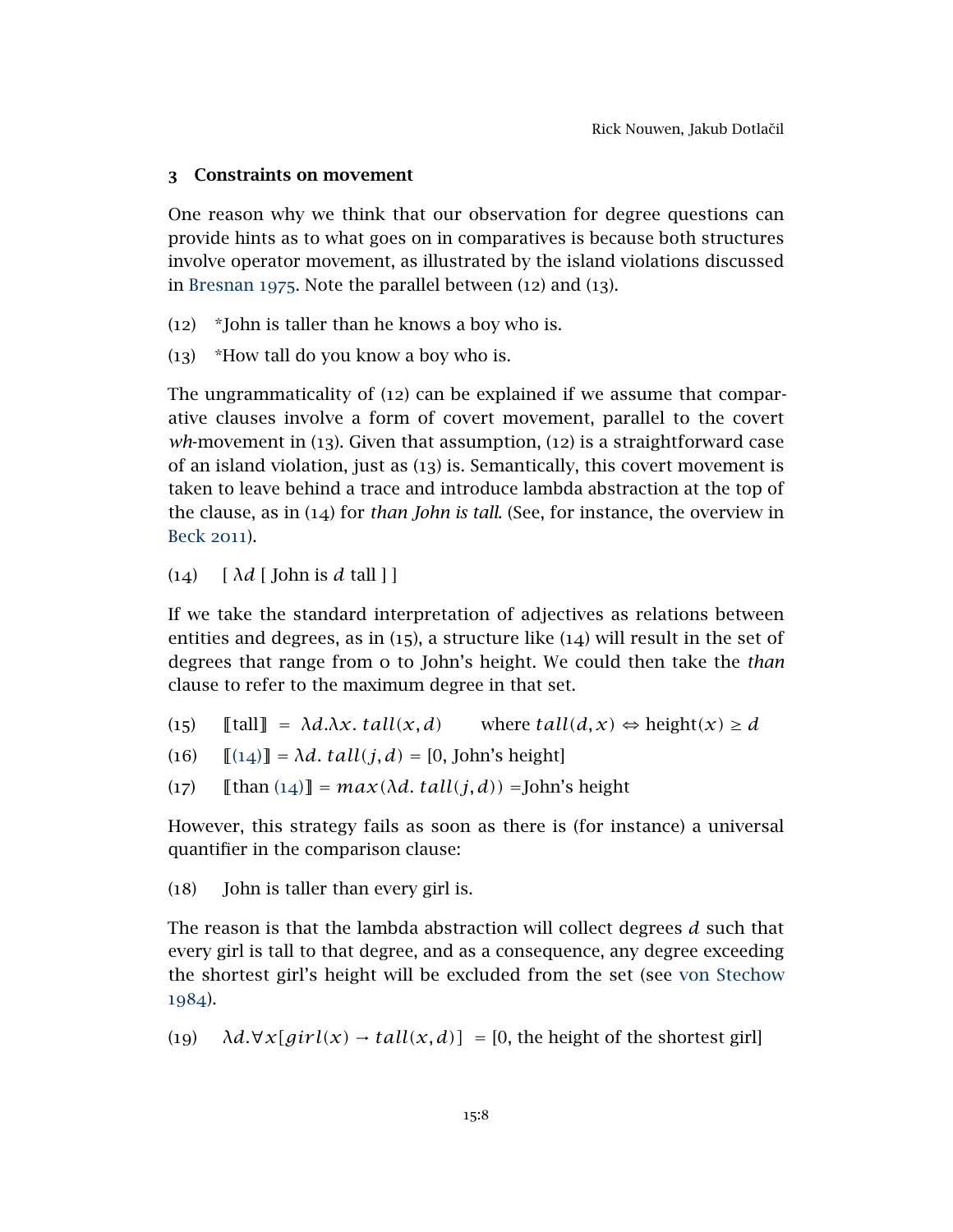A prominent response is to assume that degree constructions involve intervals [\(Schwarzschild & Wilkinson](#page-21-2) 2002) and that these intervals are formed by a covert shifting operator Π: point-to-interval [\(Heim](#page-20-3) 2006). Scope with respect to Π determines whether a minimum or a maximum reading is obtained [\(Heim](#page-20-3) 2006, [Beck](#page-19-2) 2010).

Consider the example in (20), which follows Beck [2010](#page-19-2). The *A* node is the structure as in  $(14)$  $(14)$  $(14)$ .  $\Pi$  is defined as taking an interval *I* and an interval *I'* and saying that  $I$  contains the maximum of  $I'$ . The  $I'$  argument corresponds to the *A* node and the *I* argument is abstracted over. At node *C*, this results in the set of intervals *I* that contain the maximum degree of the interval denoted by *A*.

- (20)  $\left[ \int_D \text{select} \left[ C \lambda^2 \left[ B \mid \Pi t_2 \right] \left[ A \lambda^2 \left[ \text{John} \left[ \text{is} \left[ t_1 \text{ tall} \right] \right] \right] \right] \right] \right]$ 
	- A the set of degrees to which John is tall  $=[0, John's height]$
	- B the maximum degree to which John is tall is contained in  $t_2$  $=$  John's height is contained in  $t_2$
	- C the set of intervals that contain John's height
	- D John's height [Beck](#page-19-2) 2010

So, rather than having the *than* clause denote the degrees up to and including John's height, the *than* clause now denotes the set of intervals that contain John's height. To get back to a single degree, we follow [Beck \(](#page-19-2)2010) in using a selection operator to shift back to a degree at the top of the structure.

(21)  $[ \text{select} ] = \lambda P_{\langle \langle d, t \rangle, t \rangle}$ *. max(min(P))* 

Here, *max* is the usual maximality operator; *min* collects all the degrees that are part of a minimal interval in a set:  $min = \lambda P \cdot \cup \lambda I.P(I) \wedge \neg \exists I'[P(I') \wedge I' \subset I$ *I]*.

As we explained above, the simple *λ*-abstraction account of *than* clauses generates minimum-related readings for clauses with universal quantifiers. Indeed, when we apply the Π operation to a node *A* containing a universal modal, the structure is simply going to return the set of intervals containing that minimum and, then, via the selection operator that minimum itself.

(22)  $\[$   $\[$   $\[$ *D* select  $[$ *C*  $\lambda$ 2  $[$ *B*  $[$   $\Pi$  *t*<sub>2</sub>  $]$   $[$ *A*  $\Lambda$ 1  $\Box$  *J*ohn drive *t*<sub>1</sub> fast  $]$   $]$   $]$   $]$ 

- A the set of degrees such that John drives at least so fast in every permissible world = [0, the minimally required speed]
- B the minimally required speed is contained in  $t_2$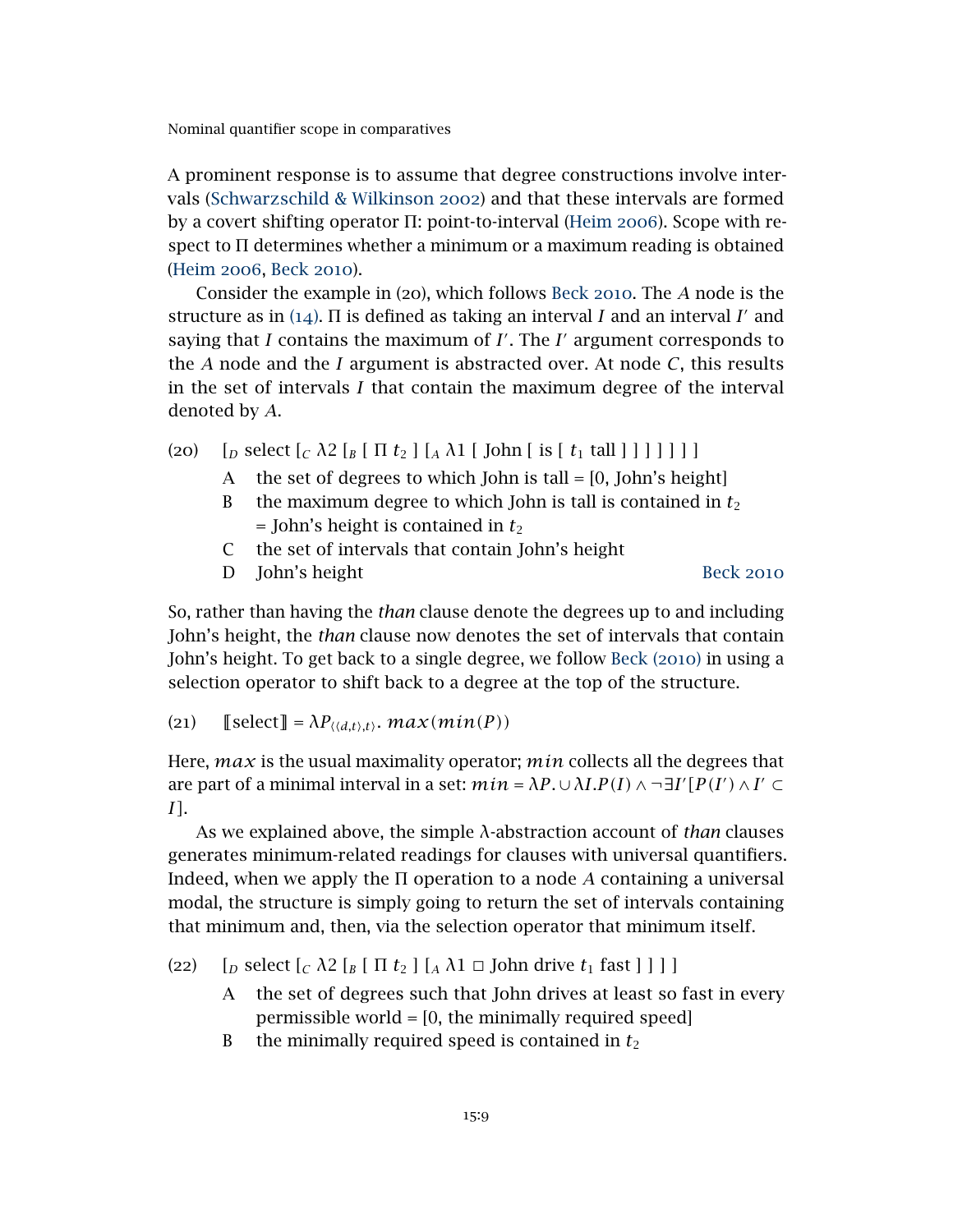- C the set of intervals that contain the minimum speed
- D the minimally required speed

However, as soon as the modal is given wide scope over the Π operation, the interpretation changes into one selecting the maximum allowed speed.

## (23)  $\left[ \int_D \text{select} \left[ C \lambda^2 \left[ B \Box \right[ \left[ \Pi t_2 \right] \left[ A \lambda^2 \text{ John drive} t_1 \text{ fast} \right] \right] \right] \right]$

- A *[*0, John's speed]
- B it is required that John's speed is contained in  $t_2$
- C the set of intervals that contain John's speeds in every permissible world
- D the maximally allowed speed

As such, the Π theory of *than* clauses gives us everything we need for modals, since via the relative scope of  $\Pi$  we can generate both minimum and maximum-related readings. (See [Beck](#page-19-2) 2010 for a more finegrained picture of all the predictions.)

[Abrusán & Spector \(](#page-19-7)2011) extend this framework to degree questions. Parallel to the comparative examples above, Π allows them to derive the interpretation of questions that target the maximum allowed degree via a scope ordering  $\Box$  >  $\Pi$  and questions about the minimally required degree via  $\Pi > \Box$ .

| $(24)$ How fast should I be driving? | $max = \Box > \Pi$    |
|--------------------------------------|-----------------------|
| (25) How fast do I need to drive?    | $min = \Pi > \square$ |

At this point we can go back to our first argument: neither of the available scope orderings yields the correct interpretation for (26):

<span id="page-9-0"></span>(26) How fast did each of the rivals drive?  $\#max/\#min$ 

We claim this is to be expected on a strict interpretation of the so-called Heim-Kennedy constraint (HKC), which is usually stated as follows:

(27) *Nominal quantifiers cannot intervene between degree operators and their trace.*

Or schematically,

|  | (28) *[ $\text{DegOp}_i \dots \text{Q}_{\text{nom}} \dots t_i$ ] |  | Heim 2000 |
|--|------------------------------------------------------------------|--|-----------|
|--|------------------------------------------------------------------|--|-----------|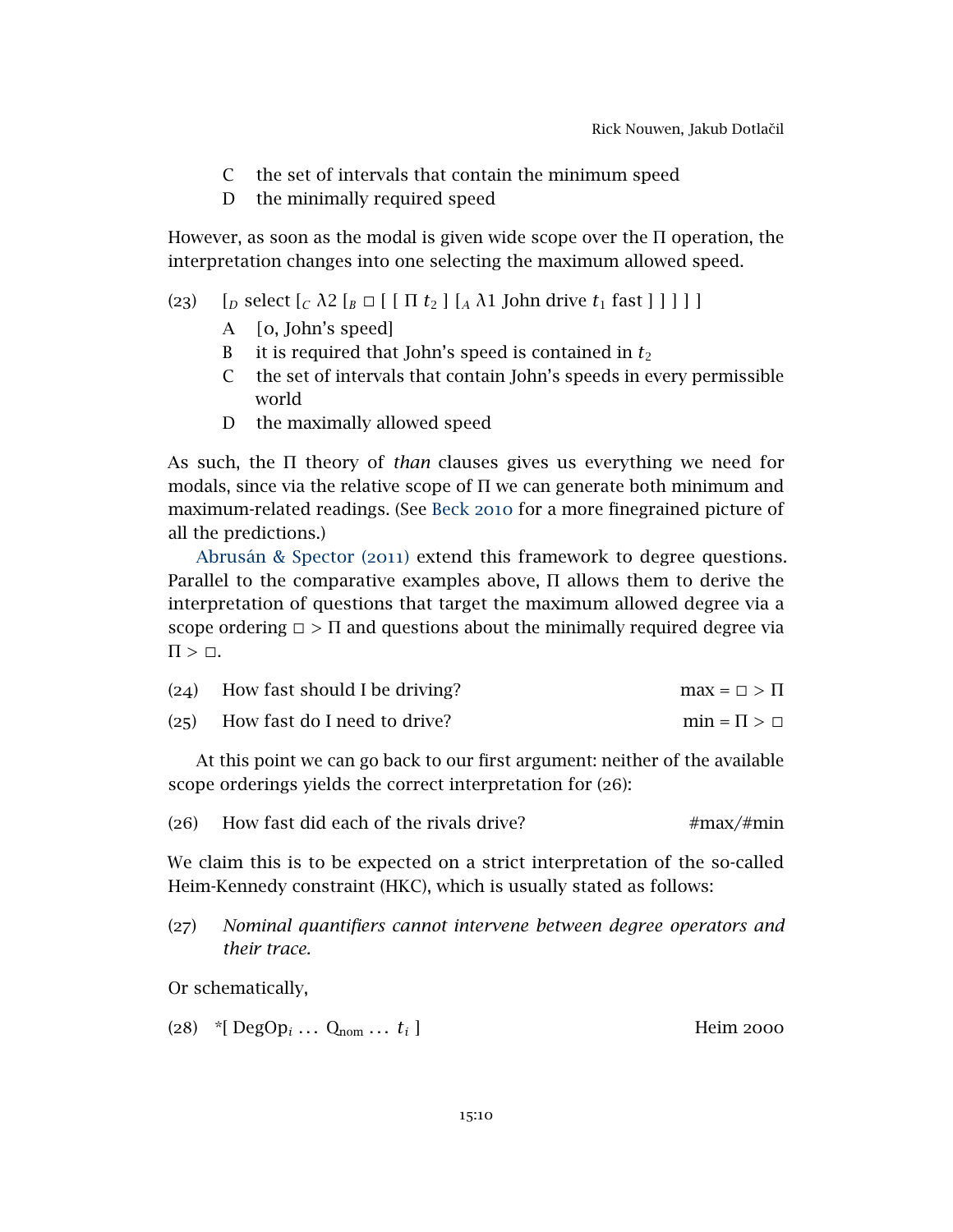Here, the term degree operators is to be understood as degree *quantifiers*, i.e. operators of type  $\langle \langle d, t \rangle, t \rangle$ . Support for this constraint comes from (29) and (30). While the latter is ambiguous between a surface scope reading (the paper has to be exactly 15pp long) and an inverse scope reading (the minimum requirement for the paper's length is exactly 15pp), the former example only has a surface scope reading [\(Heim](#page-20-2) 2000). (See also [Hackl](#page-20-10) 2000).

- (29) (John is  $4'$  tall.) Every girl is exactly 1" taller than that.
- (30) (This draft is 10pp.) The paper is required to be exactly 5 pages longer than that.

The same data could also be accounted for by a stricter version of the Heim-Kennedy constraint, one where it is not intervention between an operator and a trace that matters but rather intervention between a lambda abstractor over a degree or a degree interval and its bound variable:[4](#page-10-0)*,*[5](#page-10-1)

| $(31)$ *[ $\lambda X$ $Q_{\text{nom}}$ X]      | strict HKC |
|------------------------------------------------|------------|
| where X is of type d or $\langle d, t \rangle$ |            |

We propose here to adopt this stricter version, since it would immediately account for why ([26](#page-9-0)) lacks a reading about a minimum or a maximum. In (32) and (33), we give the two logical forms for these readings:

(32)  $*(\lambda 2 \mid [\Pi t_2]_1 [\lambda 1] [\text{each rival}]_3 [\text{t}_3 \text{ drove } t_1 \text{ fast }]]]]$  min

In (32), *each rival* intervenes between  $λ1$  and  $t<sub>1</sub>$ . As such, this is excluded by the original Heim-Kennedy constraint as well as our stricter version, and so both versions block minimum-related readings. The LF for the maximum reading, (33), is ruled out by our stricter version only: *each rival* intervenes between  $\lambda$ 2 and  $t_2$ .

(33)  $*(\lambda 2 \left[ \text{ [each rival]}_3 \left[ \left[ \Pi t_2 \right]_1 \left[ \lambda 1 \left[ t_3 \text{ drove } t_1 \text{ fast } 1 \right] \right] \right] \right]$  max

Apparently, the pair-list reading and the single-speed reading are escape hatches to the scoping dilemma posed here. At least for the pair-list reading this makes sense, since it is generally assumed that such readings involve

<span id="page-10-0"></span><sup>4</sup> This is how [Bhatt & Pancheva](#page-20-11) 2004 present the constraint, but we do not know whether they had a departure from, say, Heim's 2000 conception in mind.

<span id="page-10-1"></span><sup>5</sup> Note that the distinction between type *d* and  $\langle d, t \rangle$  we make here becomes unnecessary once intervals are treated as degree pluralities, as in [Beck \(](#page-19-4)2014) and Dotlačil & Nouwen (2016).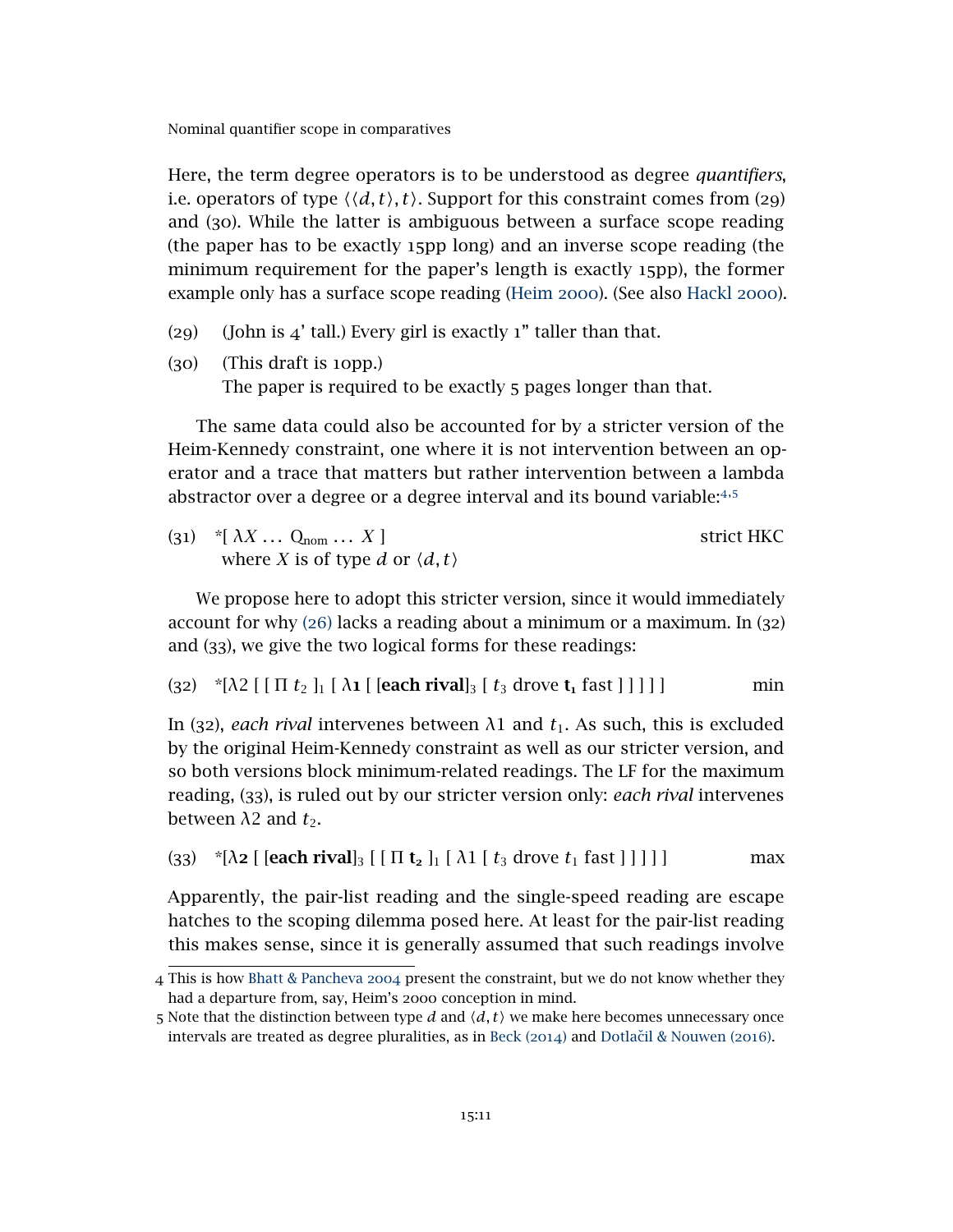scope that is higher than everything else in the clause (e.g., [Krifka](#page-20-12) 2001). For instance, the pair-list reading of *How fast was each rival driving?* would roughly have the structure in (34). No violation of the Heim-Kennedy constraint occurs here, neither in its original guise, nor in the stricter version we propose.

(34)  $\left[$  [each rival]<sub>3</sub>  $\left[$  Question-Op  $\left[ \lambda_2 \right] \left[ \Pi_2 \right]_1 \left[ \lambda_1 \left[ t_3 \right] \right]$  drove  $t_1$  fast []]]]]

Note that if we adopt the strict HKC, there is *no* position in the clause that the nominal quantifier could go to. As a result, we not only predict that degree questions with nominal *universal* quantifiers will never have minimum- / maximum-related readings, we, in fact, predict that minimum / maximumrelated readings never occur with *any* nominal quantifier in a degree question. This prediction is borne out. For instance:

(35) How fast were most of John's rivals driving?  $\#min/\#max$ 

Since *most* doesn't allow pair-list readings, (35) only has a single-speed reading.

Let us take stock. We have seen that while plain, non-differential comparatives suggest that nominal and modal universal quantifiers affect the interpretation of the degree construction in the same way, the data for degree questions is quite different. However, these observations are expected if we take the Heim-Kennedy constraint and turn it into a prohibition of nominals intervening between a lambda abstraction over degrees. It follows that the readings for (36) and (37) should come about differently.

| John drove faster than each of his rivals did | max |
|-----------------------------------------------|-----|
|                                               |     |

```
(37) John drove faster than he should have max
```
Despite the appearance that these sentence are semantically similar, since they both involve comparison to a maximum, their respective readings are derived via quite different logical forms: (36) comes about via (38) and (37) via (39).

| (38) [each rival] <sub>3</sub> >> $[\lambda 2$ [[[ $\Pi t_2$ ] <sub>1</sub> [ $\lambda$ 1 [ $t_3$ drove $t_1$ fast []]]] | max |
|--------------------------------------------------------------------------------------------------------------------------|-----|
| (39) $[\lambda 2 [\Box [[\Pi t_2]_1 [\lambda 1 [[John drove t_1 fast]]]]]$                                               | max |

We already understand why (39) gives rise to the maximum reading, but it is also quite easy to see why (38) would do the same. The following in-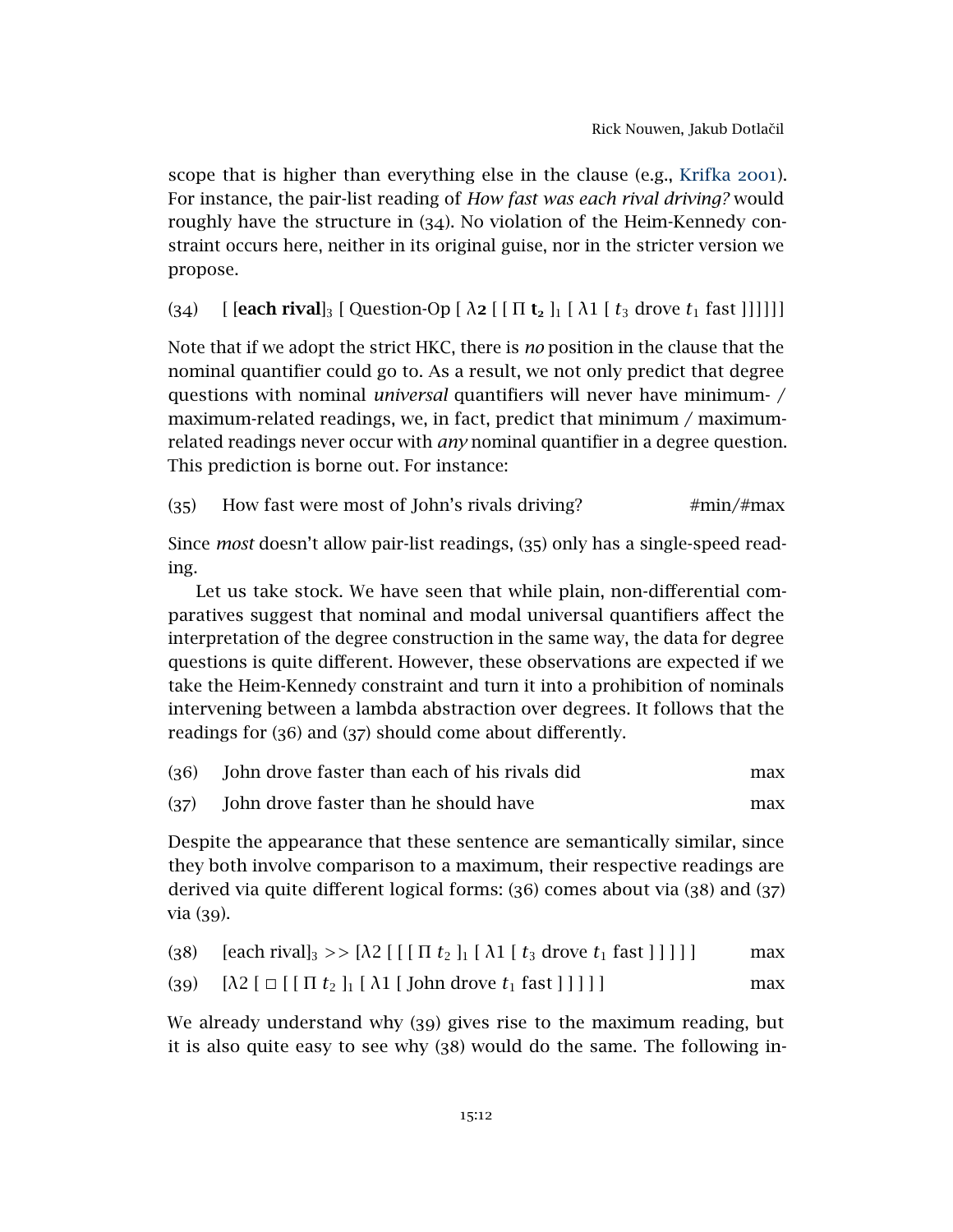terpretation, where the quantifier has the widest scope possible yields a more-than-maximum reading.

(40) ∀*x[*rival*(x)* → John is faster than *x]*

As we explained above, once we add a differential argument to the comparative we can actually observe that the logical forms for comparatives with nominal quantifiers are quite different from those with modal quantifiers. $6$ 

## 4 What the scope of nominal quantifiers should look like

If nominal quantifiers take extra-wide scope, where do they go? The structure we have now looks like this:

<span id="page-12-1"></span>(41)  $\left[\int_{D:d} \text{select} \left[ C_{:}\langle \langle d,t \rangle,t \rangle \right] \lambda \dots \Pi \dots \left[ \dots t \text{ ADJ} \right] \right]$ 

Raised quantifiers can only adjoin to *t*-nodes, but there is none available. This may suggest the quantifier needs to scope out of the degree clause (cf. [von Stechow](#page-21-0) 1984) and adjoin to the matrix clause. But this is undesirable for

- (i) John drove faster than any of his rivals.
- (ii) \*John drove faster than none of this rivals did.

The reviewer assumes that *any* is an NPI in (i) and needs to have low scope in order to be licensed. However, as [Aloni & Roelofsen \(](#page-19-5)2014) argue, *any* here is the free choice item *any*, which makes it less clear that we are dealing with an obligatorily narrow scope quantifier. Independent of this is the fact that in differentials, *any*, just like *every*, does not show end point-related readings, only single point-related readings. '*John is exactly 5mph faster than any of his rivals*' means the same as '*John is exactly 5mph faster than each of his rivals*'. This once more suggests that a low scope position for nominal quantifiers is unavailable.

For (ii), the puzzle is why, if quantifiers take wide scope, (ii) is ungrammatical. Usually, (ii) is generally explained as follows: the *than* clause here at some point involves the maximum degree such none of John's rivals drove that fast. Such a maximum simply does not exist, hence the unacceptability. It is true that such an explanation is unavailable once we assume that nominal quantifiers take wide scope. However, on our proposal, the unacceptability follows straightforwardly. This is because even if the quantifier takes scope on a higher level, we still need to collect those degrees *d* such that none of the rivals drove *d*-fast. There is simply no way of doing that that will result in something intelligible.

<span id="page-12-0"></span><sup>6</sup> An anonymous reviewer questions whether our claim can truly hold of all nominal quantifiers, and whether it not just holds of a restricted subset. In particular, they have in mind *any* and *no* as exceptions to our claim. Consider (i) and (ii):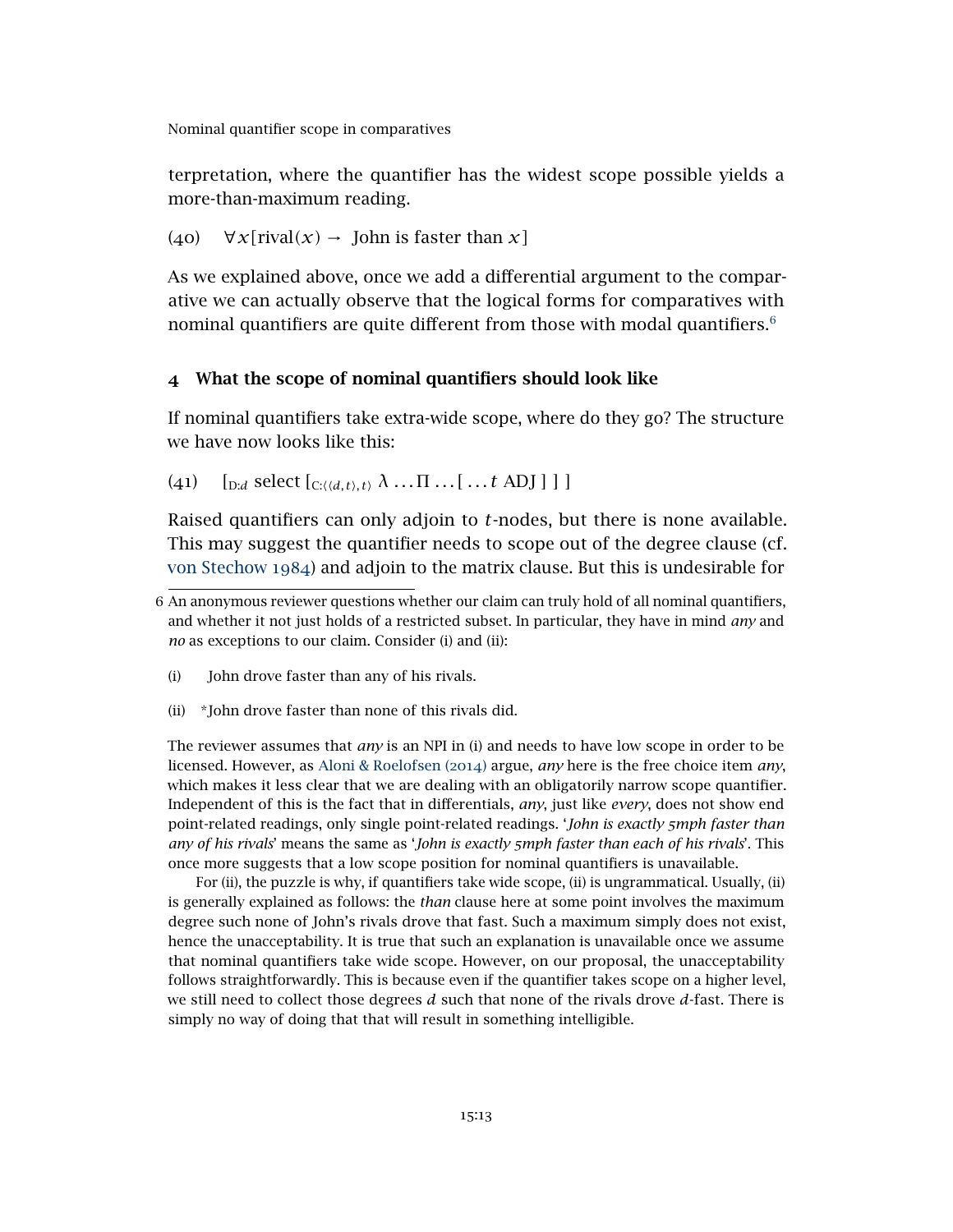well-known reasons, witness the following examples based on [Larson \(](#page-20-0)1988: pp. 4-5).

- (42) \*Who is Felix taller than is?
- (43) Some student is smarter than every professor is.  $\neq$  For every professor *x*, there exists a student *y*: *y* is smarter than *x*.

The example in (42) shows that *than* clauses prohibit *wh*-extraction. (In contrast, the phrasal comparative version of (42), *Who is Felix taller than?*, is fine.) Assuming a parallel between *we*-movement and QR, the latter should be not be possible out of the *than* clause either. A more semantic argument comes from (43). If quantifiers in comparative clauses can attach at the matrix level, then they should be able to scope higher than the subject, and so one would expect inverse scope readings along the lines of [ [ every professor ] [ [ some student ] is smarter than *t* is ] ]. But the resulting reading is not available.

We have now reached a dilemma: if QR out of the comparative clause is not available and our current model of what that clause looks like leaves no position open for a quantifier to move to, then we are truly out of options. As it stands, we would predict that nominal quantifiers in comparative clauses are simply infelicitous.

As we see it, the only way out of this dilemma is to assume that there must be a previously unacknowledged layer in the *than* clause. This layer should have two properties: (i) it should introduce a propositional node that can be targeted by QR; and (ii) it should be vacuous for cases where the *than* clause does not contain a nominal quantifier. Schematically, we want a structure like (44) which for non-nominal cases simply passes the value at node *D* up to the top node, and where there is some node *α* which is propositional in nature.

(44)  $\left[ \dots[\alpha \dots [p \text{ select } \lambda \dots \Pi \dots t \text{ ADJ}] \right]$ 

As we will show now, there is a way to achieve this while at the same time making all the right predictions for comparatives with nominal quantifiers.

## 5 A double shift: From *d* to *t* and back

Let's assume that we have a theory that derives the following: (i) a *than* clause denotes a degree; (ii) for non-quantificational clauses, this is the maximum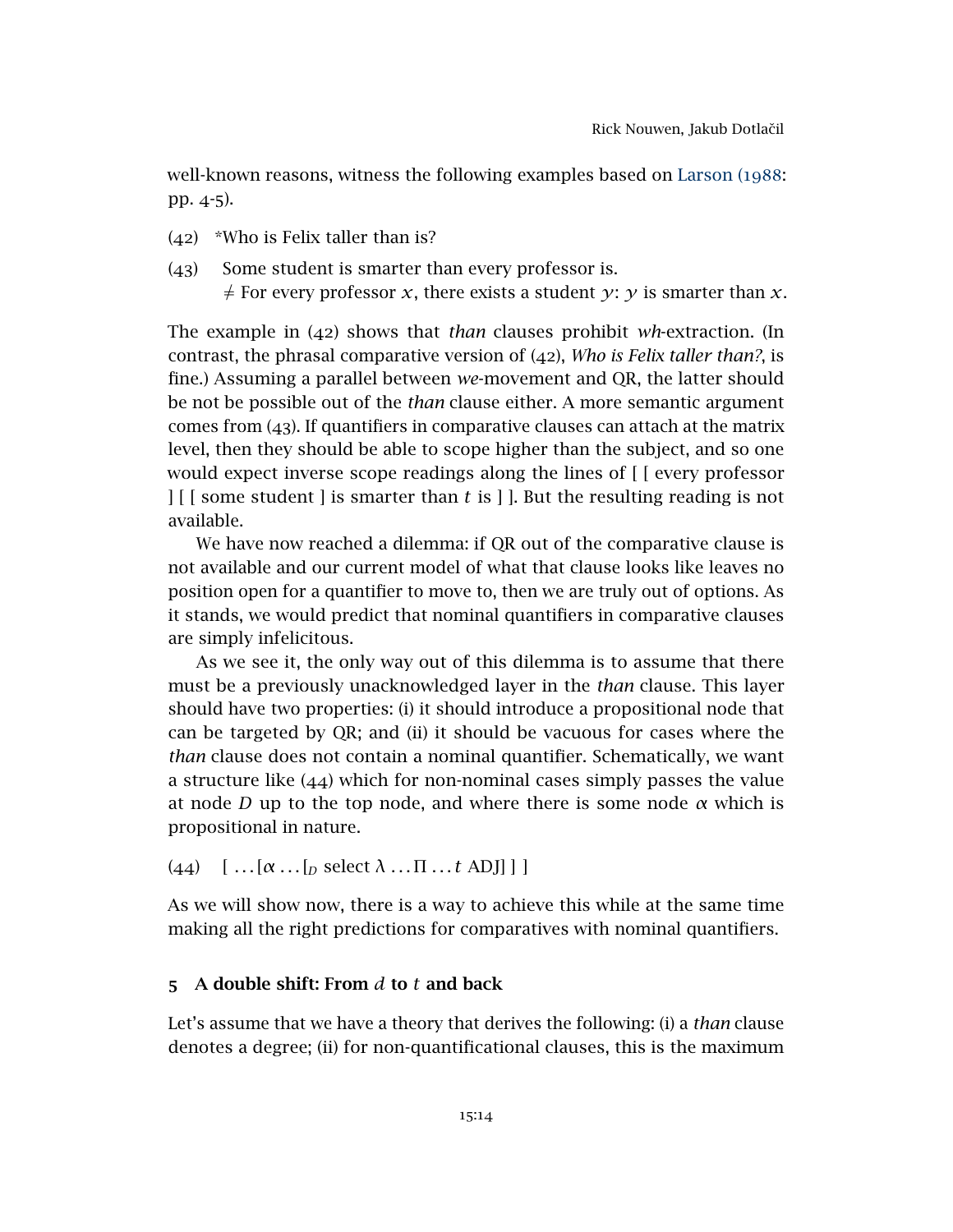degree to which someone has the property denoted by the adjective (for instance John's height for *than John is tall*); (iii) for some modals it returns the minimally required degree (e.g., *than John needs to drive fast*); (iv) for other modals it returns the maximally allowed one (e.g., *than John is required to drive fast*). An example of a theory like this would be the one we have been following above, essentially the proposal of [Beck](#page-19-2) 2010, as illustrated in ([41](#page-12-1)). We will assume that this theory derives these interpretations for a node we will call *D*. We now introduce two operations. One will shift this *d* to *t* and the second operator shifts the resulting *t* back to *d*.

<span id="page-14-0"></span>

It is desirable that the combination of these operators is in principle vacuous, so that the correct results of the theory that delivers the degree in node *D* are passed on to the top node. We do this as follows: we assume that ∃*i* takes a degree and states that there is a value assigned to variable *i* that is identical to this degree:

$$
(46) \quad \llbracket \exists i \rrbracket = \lambda d. i = d
$$

The sigma operator should look up the values assigned to variables in such propositions. Such an operation is definable in a dynamic framework: DRT's Σ operator [Kamp & Reyle](#page-20-13) 1993, for instance, does something quite similar. In fact, this whole procedure can *only* work if we understand type *t* not as truthvalues, but rather as context change potentials. It is naturally impossible to retreive the value of a variable from the truth-value of a proposition, but it is possible to retrieve such values from, say, the relation between assignment functions that the proposition expresses in a dynamic framework like Dynamic Predicate Logic [\(Groenendijk & Stokhof](#page-20-14) 1991). Conceptually, then, what  $\sigma i$  does when applied to a proposition  $p$  is collect all the values that get assigned to *i* at some point in a successful update with  $p$ . This makes most sense in a dynamic *plural* predicate logic [\(van den Berg](#page-19-9) 1996, [Nouwen](#page-20-15) [2003](#page-20-15), [Brasoveanu](#page-20-16) 2006, [Nouwen et al.](#page-21-5) 2016), since in such formalisms this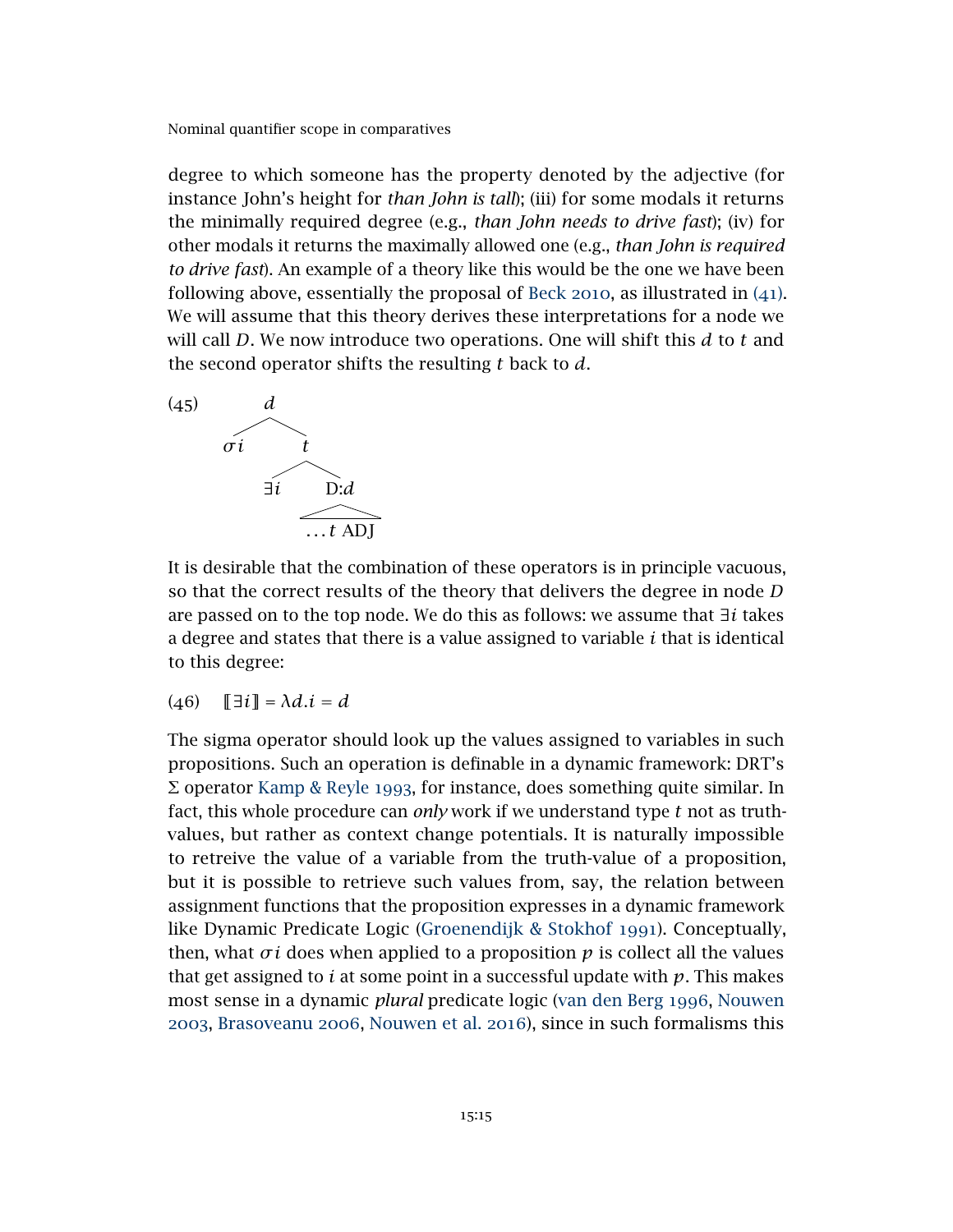sum is exactly what ends up being assigned to *i* when an update with *p* takes place.

 $(47)$   $[\sigma v] = \lambda p.c[p](v)$ 

where *c[p]* is the update of context *c* with *p* where  $c(v) = \sqcup \{f(v) \mid \text{for } f \text{ an assignment function in } c\}$ where  $\sqcup X$  is the infimum of the closure under sum formation of *X* (i.e. it turns a set into the corresponding plural individual).

As we said before, the combination of *σ i* and ∃*i* is vacuous. For instance  $\sigma i(\exists i(x)) = x$ , for any *x*. However, there is now a *t*-node that can be targeted by QR and, naturally, as soon as a quantifier intervenes between *σ* and  $\exists$ , the vacuity disappears. Take  $(48)$ :

<span id="page-15-0"></span>(48) John is taller than every girl is.

Following ([45](#page-14-0)), we start with the structure in (49). Note that  $\alpha$  is of type *t*:



The quantifier *every girl* needs to escape the prohibited Heim-Kennedy configuration, i.e. it needs to escape from *D*. There is just a single node where this is possible, labelled *α*. We get the structure in (50), which returns the interpretation in (51).

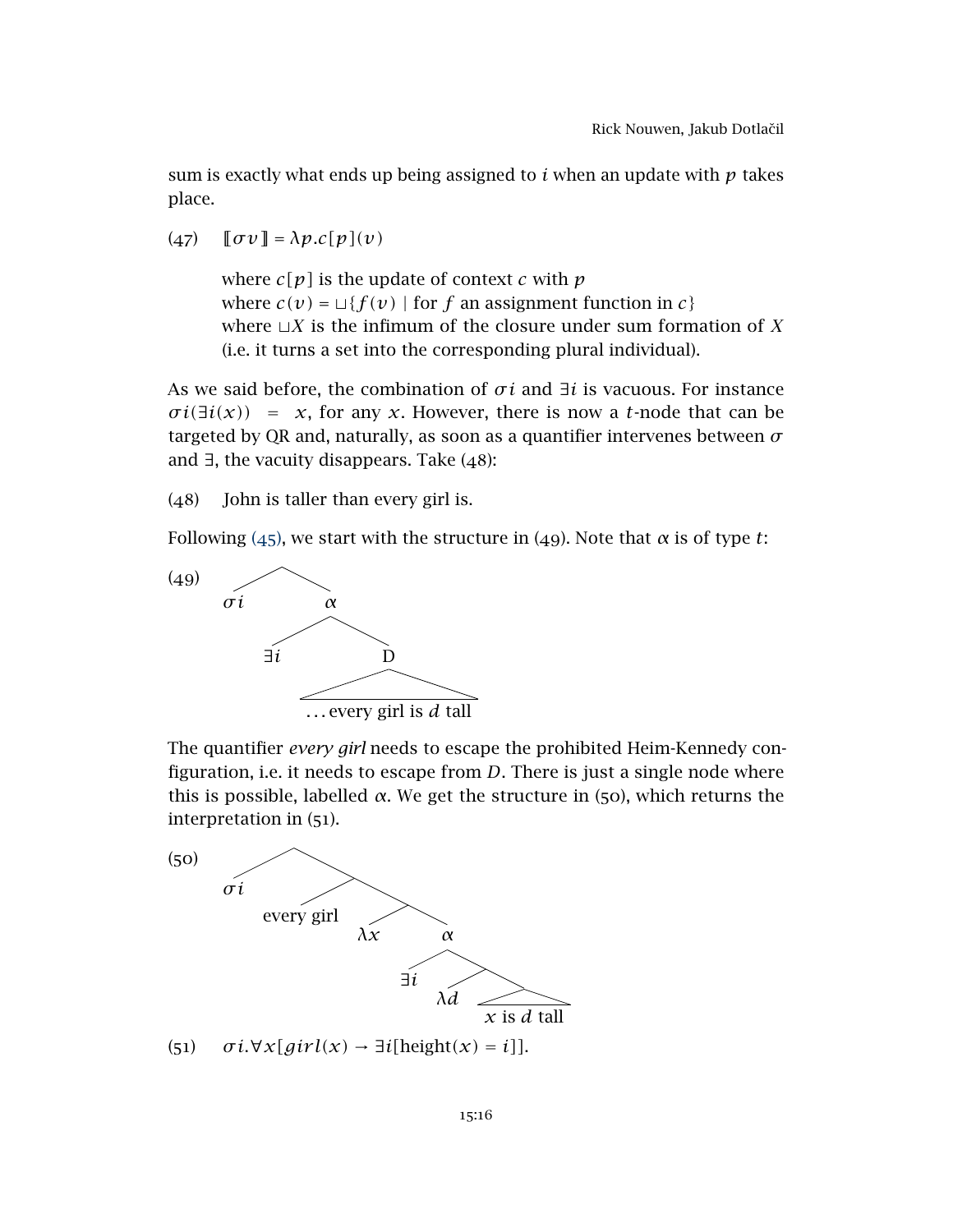In a plural dynamic framework, scope interaction between quantifiers yields dependencies between the corresponding variable assignments. Let us assume there are three girls of 150cm, 170cm and 180cm, respectively. In such a context, the scope of the  $\sigma$  operator in (51) is a proposition that in a context will yield a set of assignment functions such that each function in that set assigns a girl to *x* and the height of that girl to *i*. The sigma term collects all the values assigned to  $i$  in that output context into a single plurality:  $150 \sqcup 170 \sqcup 180.$ 

The upshot is that when quantifiers take scope between *σ* and ∃, the *than* clause denotes a potentially plural degree. For our example, ([48](#page-15-0)), that would mean that the following comparison is checked:

(52) John's height> 150 ⊔ 170 ⊔ 180

But what is the interpretation of (52)? How does one compare one's height to the *plurality* of heights? We have nothing new to say here, we simply follow [Beck](#page-19-4) 2014 and Dotlačil & Nouwen 2016, which provide a semantics for cases like (52).

The idea is that comparison relations, e.g., *>*, only apply to atoms. This would generate a sort mismatch in case of (52), but such a mismatch is very common in the semantics of plurals. Distributive predicates often occur with plural arguments, and when they do they are interpreted by quantifying distributively over the atoms in the plurality. We can think of the predicate *λx.* John's height *> x* as a distributive predicate. Using the standard mechanisms from the semantics of plurals, in particular, the quantification over the atoms in the plurality, we can interpret (52) as:

 $(53)$   $\forall d[d \text{ is an atomic part of } 150 \sqcup 170 \sqcup 180 \rightarrow \text{John's height} > d]$ 

This is the desired more-than-maximum reading. Applying the same idea to differential comparatives, say for *John is exactly 2" taller than each girl is* we get  $(54)$  and  $(55)$  (for more details, see Dotlačil & Nouwen 2016).

- (54) John's height height-of-girl $1 \perp$ height-of-girl $2 \perp$ height-of-girl $3 = 2$ "
- (55)  $\forall d[d]$  is an atomic part of height-of-girl1 $\sqcup$ height-of-girl2 $\sqcup$ height-of-girl3 → John's height−*d*=2"]

This can only be true if all the girls have the same height, that is, if the top node of the structure returns an atom rather than a non-atomic degree. This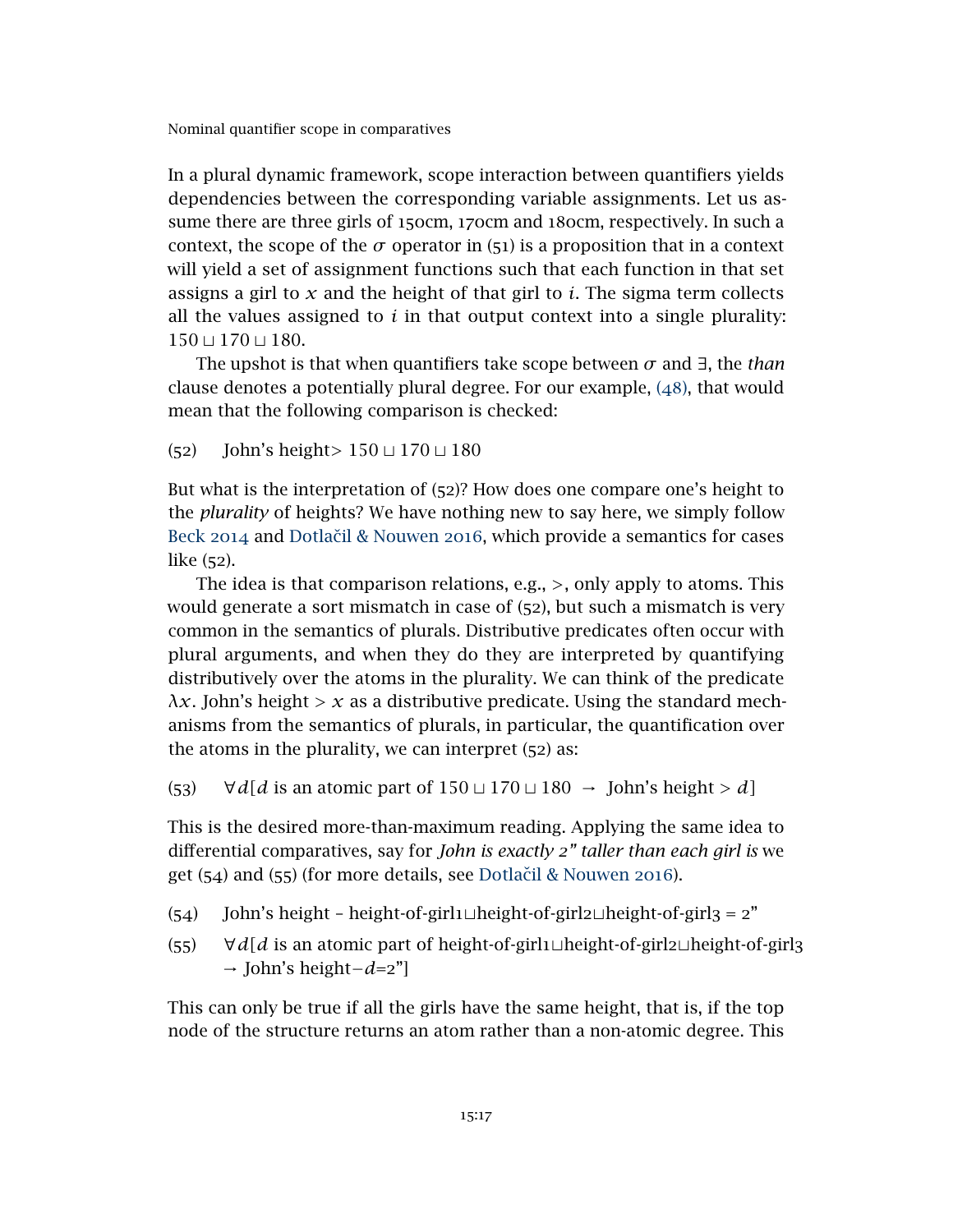is entirely as desired: as we observed above, differential comparatives with nominal quantifiers yield point readings.

### 6 Critical assessment

Since [von Stechow](#page-21-0) 1984, it has been common to think of *than* clauses as degree points. This intuition was overturned in [Schwarzschild & Wilkinson](#page-21-2) [2002](#page-21-2), who make the following observation (p. 10): "In deciding whether [someone] is taller than everybody else is, we don't look for a point corresponding to everyone else, but rather we scan the scale to check everyone's height. This simple observation is missed by degree analyses." We have argued in this note that the intuition of [Schwarzschild & Wilkinson](#page-21-2) 2002 is correct, but only for some comparative clauses — those that include nominal quantifiers. When modal quantifiers are used, the intuition that a *than* clause provides a degree point is justified. A way to account for the data is to say that degree clauses will have to contain an extra layer and the extra layer must be used by nominal quantifiers (but not by modals) as a scope position at a higher level than previously acknowledged.

While we strongly believe that the data calls for a revision of the semantics of the comparative along the lines we sketched above, we at the same time have some concern about the particular implementation of wide scope semantics for nominals. First of all, the account outlined in the previous section relies on the modelling of anaphoric dependencies in dynamic semantic frameworks, which is odd given that we are dealing with an essentially non-anaphoric phenomenon here. The second problem we see is much more serious. If the operations making up the layer we propose occur in comparative clauses, then why do we not see them in action anywhere else (e.g., in relative clauses)?

This second point, however, has an important twist, for the question why the mechanisms involved are not at play in other constructions will apply not just to the solution we sketched here, but to any solution that will solve our dilemma. In that sense, the data we uncovered in this note suggest that degree abstraction may diverge in important respects from other forms of abstraction.

In one particular sense, this special status of degree abstraction should not come as a surprise.[7](#page-17-0) As has been convincingly argued in [Beck, Oda &](#page-19-10) [Sugisaki \(](#page-19-10)2004), [Beck et al. \(](#page-19-11)2009), degree abstraction is simply unavailable

<span id="page-17-0"></span><sup>7</sup> Thanks to an anonymous reviewer for pointing us into this direction.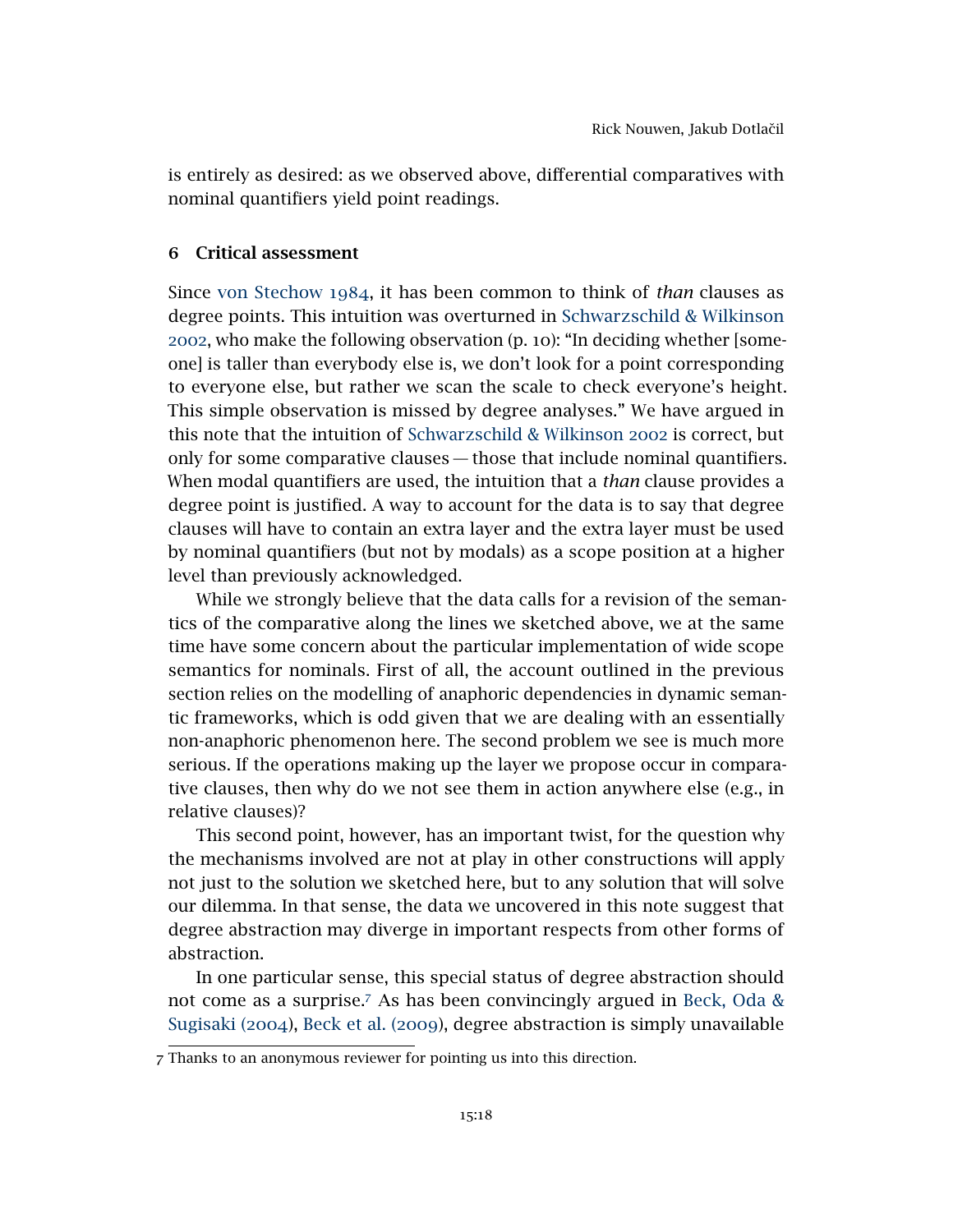in languages like Japanese and Chinese. Indicative of this, such languages lack degree questions, subcomparatives and scope interactions between comparatives and intensional operators, even though such languages do have measure phrases and differential comparatives. The point then is that even though any language has abstraction, languages that can express degrees do not necessarily have degree abstraction. This indicates that, somehow, degree abstraction is a separate part of grammar that is to a significant extent independent of other abstraction phenomena.

We will end this paper with a speculation regarding the interaction of modals and nominal quantifiers. [Schwarzschild & Wilkinson](#page-21-2) 2002 argue against an account that assigns wide scope to nominal quantifiers on the basis that they can be responsible for *de dicto* readings in the comparative clause. For instance, (56) most naturally has a reading in which Bill has no predictions for specific rivals in mind.

<span id="page-18-0"></span>(56) John was faster than Bill predicted most rivals to be.

If we are right, *most rivals* should take scope at a very high position in the *than* clause of (56). But how then can it yield a de dicto reading? The only option would be that *predict* takes even wider scope. This means that it should in principle be possible for not just nominal quantifiers to scope in the extended part of the *than* clause, but also intensional ones. None of the data we presented above excludes this option, since we have only shown that nominal quantifiers do not yield the readings compatible with the lower position; we have not shown that modals exclude the readings that occur in the very high part of the clause. And, indeed, the differential version of (56) gives rise to a point interpretation, and not to a minimum / maximum-related reading.

<span id="page-18-1"></span>(57) John was exactly 2mph faster than Bill predicted most rivals to be.

We are not sure how insightful this is, however, since predictions are quite naturally related to a single point way anyway. It is not clear, for instance, what a maximum-related reading of (58) would be.

(58) How fast did Bill predict John to drive?

It is hard, though, to construct examples parallel to ([56](#page-18-0)) and ([57](#page-18-1)) that contain, say, the deontic modals we discussed above. For that reason we leave investigating such examples for further research.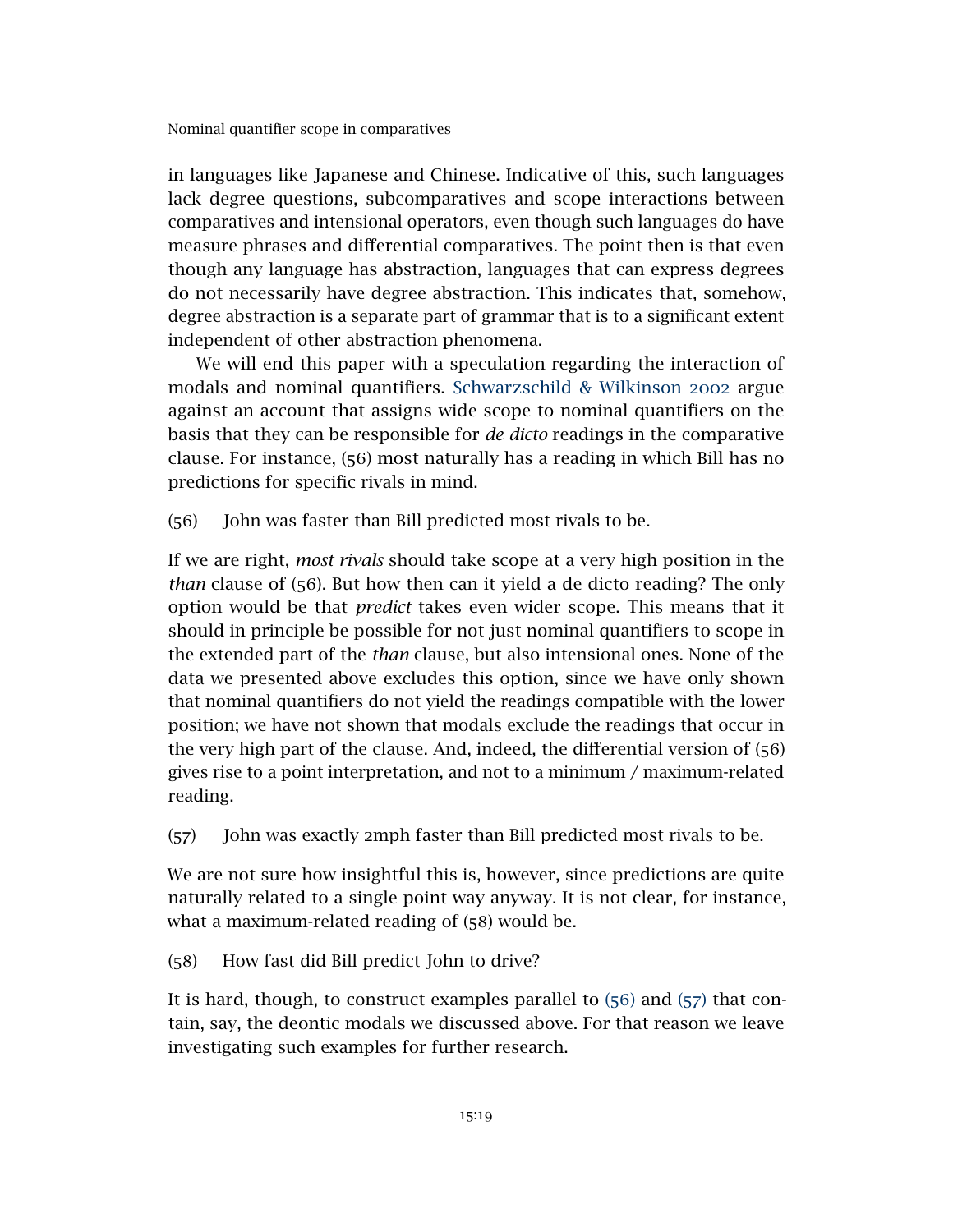### References

- <span id="page-19-7"></span>Abrusán, Márta & Benjamin Spector. 2011. A semantics for degree questions based on intervals: Negative islands and their obviation. *Journal of Semantics* 28(1). 107–147. [https://doi.org/](https://doi.org/10.1093/jos/ffq013)10.1093/jos/ffq013.
- <span id="page-19-5"></span>Aloni, Maria & Floris Roelofsen. 2014. Indefinites in comparatives. *Natural Language Semantics* 22(2). 145–167. [https://doi.org/](https://doi.org/10.1007/s11050-013-9103-z)10.1007/s11050-013- [9103](https://doi.org/10.1007/s11050-013-9103-z)-z.
- <span id="page-19-6"></span>Alrenga, Peter & Christopher Kennedy. 2014. No more shall we part: Quantifiers in English comparatives. *Natural Language Semantics* 22(1). 1–53. [https://doi.org/](https://doi.org/10.1007/s11050-013-9099-4)10.1007/s11050-013-9099-4.
- <span id="page-19-2"></span>Beck, Sigrid. 2010. Quantifiers in *than*-clauses. *Semantics & Pragmatics* 3(1). 1–72. [https://doi.org/](https://doi.org/10.3765/sp.3.1)10.3765/sp.3.1.
- <span id="page-19-8"></span>Beck, Sigrid. 2011. Comparison constructions. In Claudia Maienborn, Klaus von Heusinger & Paul Porter (eds.), *Semantics: An international handbook of natural language meaning*, 1341–1389. Berlin: Mouton de Gruyter.
- <span id="page-19-1"></span>Beck, Sigrid. 2012a. DegP scope revisited. *Natural Language Semantics* 20(3). 227–272. [https://doi.org/](https://doi.org/10.1007/s11050-012-9081-6)10.1007/s11050-012-9081-6.
- <span id="page-19-3"></span>Beck, Sigrid. 2012b. Lucinda driving too fast again: The scalar properties of ambiguous than-clauses. *Journal of Semantics* 30(1). [https://doi.org/](https://doi.org/10.1093/jos/ffr011)10. 1093[/jos/ffr](https://doi.org/10.1093/jos/ffr011)011.
- <span id="page-19-4"></span>Beck, Sigrid. 2014. Plural predication and quantified 'than'-clauses. In Luka Crnic & Uli Sauerland (eds.), *The art and craft of semantics: A festschrift for Irene Heim* (MIT Working Papers in Linguistics 70), 91–115. [https :](https://semanticsarchive.net/Archive/jZiNmM4N/Beck.pdf) [//semanticsarchive.net/Archive/jZiNmM](https://semanticsarchive.net/Archive/jZiNmM4N/Beck.pdf)4N/Beck.pdf.
- <span id="page-19-11"></span>Beck, Sigrid, Sveta Krasikova, Daniel Fleischer, Remus Gergel, Stefan Hofstetter, Christiane Savelsberg, John Vanderelst & Elisabeth Villalta. 2009. Crosslinguistic variation in comparison constructions. *Linguistic Variation Yearbook* 9(1). 1–66. [https://doi.org/](https://doi.org/10.1075/livy.9.01bec)10.1075/livy.9.01bec.
- <span id="page-19-10"></span>Beck, Sigrid, Toshiko Oda & Koji Sugisaki. 2004. Parametric variation in the semantics of comparison: Japanese vs. English. *Journal of East Asian Linguistics* 13(4). 289–344. [https://doi.org/](https://doi.org/10.1007/s10831-004-1289-0)10.1007/s10831-004-1289-0.
- <span id="page-19-0"></span>Beck, Sigrid & Hotze Rullmann. 1999. A flexible approach to exhaustivity in questions. *Natural Language Semantics* 7(3). 249–298. [https://doi.org/](https://doi.org/10.1023/A:1008373224343)10. 1023/A:[1008373224343](https://doi.org/10.1023/A:1008373224343).
- <span id="page-19-9"></span>van den Berg, Martin. 1996. *Some aspects of the internal structure of discourse: The dynamics of nominal anaphora*. ILLC dissertation.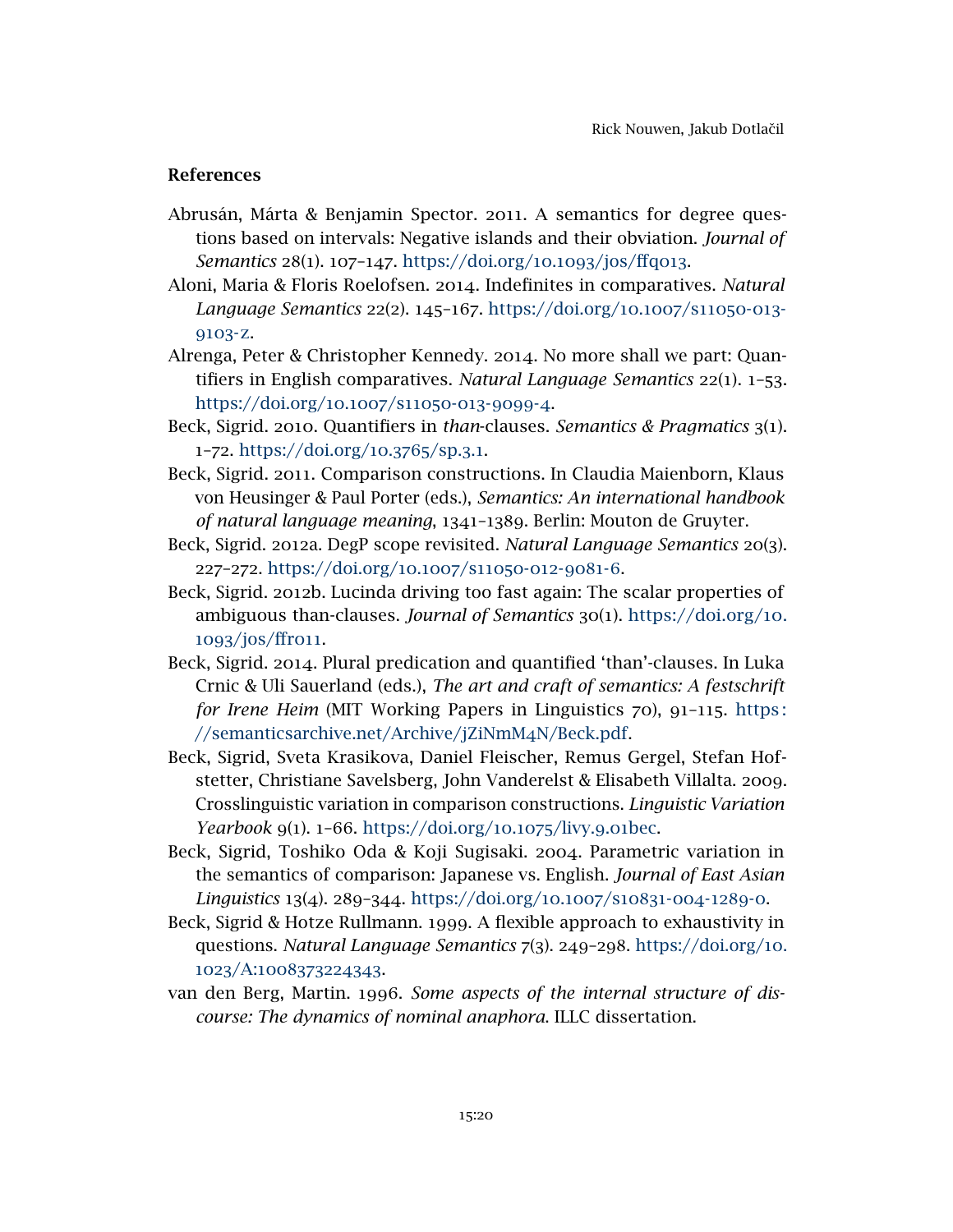- <span id="page-20-11"></span>Bhatt, Rajesh & Roumyana Pancheva. 2004. Late merge of degree clauses. *Linguistic Inquiry* 35(1). 1–45. https://doi.org/10.1162/[002438904322793338](https://doi.org/10.1162/002438904322793338).
- <span id="page-20-16"></span>Brasoveanu, Adrian. 2006. *Structured nominal and modal reference*. New Brunswick, NJ: Rutgers, The State University of New Jersey dissertation.
- <span id="page-20-9"></span>Bresnan, Joan. 1975. Comparative deletion and constraints on transformations. *Linguistic Analysis* 1. 25–74.
- <span id="page-20-8"></span>Dotlačil, Jakub & Rick Nouwen. 2016. Comparatives and degree pluralities. *Natural Language Semantics* 24(1). 45–78. [https : / / doi . org /](https://doi.org/10.1007/s11050-015-9119-7) 10. 1007 / s[11050](https://doi.org/10.1007/s11050-015-9119-7)-015-9119-7.
- <span id="page-20-7"></span>Fleisher, Nicholas. 2016. Comparing theories of quantifiers in *than* clauses: Lessons from downward-entailing differentials. *Semantics and Pragmatics* 9(4). 1–23. [https://doi.org/](https://doi.org/10.3765/sp.9.4)10.3765/sp.9.4.
- <span id="page-20-4"></span>Gajewski, Jon. 2008. More on quantifiers in comparative clauses. *Semantics and Linguistic Theory (SALT)* 18. [https://doi.org/](https://doi.org/10.3765/salt.v18i0.2494)10.3765/salt.v18i0.2494.
- <span id="page-20-14"></span>Groenendijk, Jeroen & Martin Stokhof. 1991. Dynamic Predicate Logic. *Linguistics and Philosophy* 14. 39–100. [https://doi.org/](https://doi.org/10.1007/BF00628304)10.1007/BF00628304.
- <span id="page-20-10"></span>Hackl, Martin. 2000. *Comparative quantifiers*. Cambridge, MA: Massachusetts Institute of Technology dissertation. [https://doi.org/](https://doi.org/1721.1/8765)1721.1/8765.
- <span id="page-20-2"></span>Heim, Irene. 2000. Degree operators and scope. *Semantics and Linguistics Theory (SALT)* 10. [https://doi.org/](https://doi.org/10.3765/salt.v10i0.3102)10.3765/salt.v10i0.3102.
- <span id="page-20-3"></span>Heim, Irene. 2006. Remarks on comparative clauses as generalized quantifiers. [https://semanticsarchive.net/Archive/mJiMDBlN.](https://semanticsarchive.net/Archive/mJiMDBlN)
- <span id="page-20-13"></span>Kamp, Hans & Uwe Reyle. 1993. *From discourse to logic*. Dordrecht: D. Reidel.
- <span id="page-20-1"></span>Kennedy, Chris. 1997. *Projecting the adjective: The syntax and semantics of gradability and comparison*. University of California, Santa Cruz PhD Thesis.
- <span id="page-20-5"></span>Krasikova, Sveta. 2008. Quantifiers in comparatives. In Atle Grønn (ed.), *Proceedings of Sinn und Bedeutung 12*. Oslo: ILOS.
- <span id="page-20-12"></span>Krifka, Manfred. 2001. Quantifying into question acts. *Natural language semantics* 9(1). 1–40. [https://doi.org/](https://doi.org/10.1023/A:1017903702063)10.1023/A:1017903702063.
- <span id="page-20-0"></span>Larson, Richard. 1988. Scope and comparatives. *Linguistics and Philosophy* 11(1). 1–26. [https://doi.org/](https://doi.org/10.1007/BF00635755)10.1007/BF00635755.
- <span id="page-20-6"></span>Matushansky, Ora. 2011. No more no less: Existential comparatives revisited. Unpublished ms., University of Utrecht.
- <span id="page-20-15"></span>Nouwen, Rick. 2003. *Plural pronominal anaphora in context* (Netherlands Graduate School of Linguistics Dissertations 84). Utrecht: LOT.